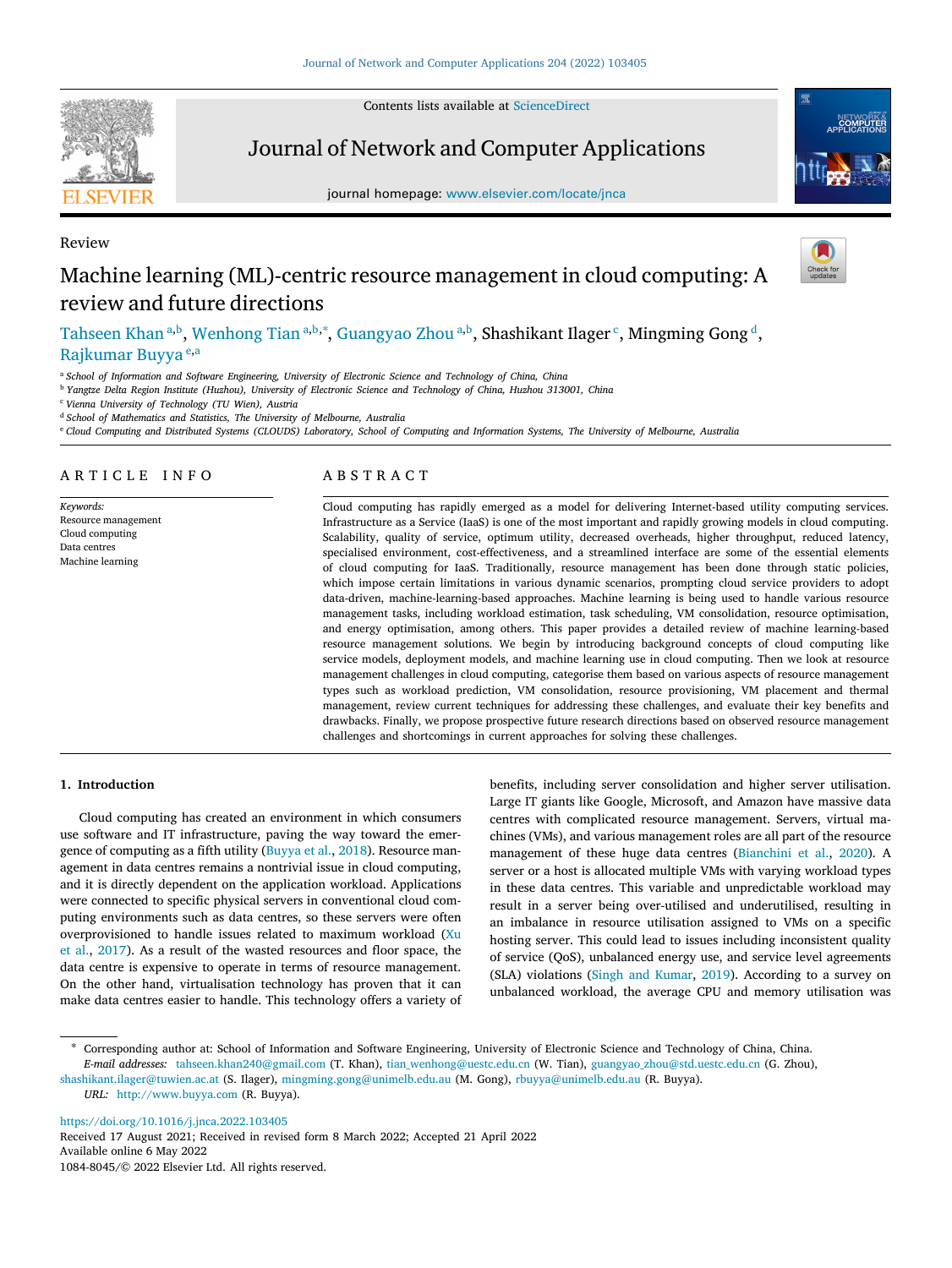17.76% and 77.93%, respectively. A similar study in the Google data centre found that a Google cluster's CPU and memory utilisation could not exceed 60% and 50%, respectively ([Kumar et al.,](#page-15-0) [2020b](#page-15-0)). Due to the imbalanced workload, a data centre's productivity suffers, resulting in increased energy consumption. It is proportional to the data centre's operational costs and financial loss. This excessive energy consumption directly impacts carbon footprints, which should be reduced because an ideal machine absorbs more than half of the maximum energy consumption [\(Barroso et al.](#page-14-2), [2013\)](#page-14-2). According to an EIA (Energy Information Administration) survey, data centres consumed around 35 TWh (Tera Watt-hour) of energy in 2015, and this figure is expected to rise to 95 TWh by 2040 ([Kumar et al.,](#page-15-1) [2021\)](#page-15-1).

The resource use can be balanced by reducing the number of active servers; thus, the optimal mapping between VMs and servers must be discovered [\(Li et al.](#page-15-2), [2013](#page-15-2)). This is a challenging and NP-complete problem class. As a result, an intelligent resource management strategy is needed to meet QoS requirements and increase the data centre efficiency ([Kumar and Singh,](#page-15-3) [2020](#page-15-3)). The intelligent mechanisms will generate future insights, which can aid applications in mapping to machines with better resource utilisation ([Kumar et al.,](#page-15-4) [2020a\)](#page-15-4). However, the nonlinear and variable behaviour of VM workloads poses a significant challenge for future predictions. This insight can be obtained using two different approaches: historical workload-based prediction methods, which generate insight by learning trends from historical workload data, and homeostatic based prediction methods, which provide an upcoming future workload insight by subtracting the previous workload from the current workload [\(Kumar and Singh,](#page-15-5) [2018\)](#page-15-5). Furthermore, the previous workload's mean may be static or dynamic. Both methods have advantages and disadvantages, but historical load-based forecasts are considered simpler and are well-known in this field.

The allocation of physical resources based on an estimate to increase resource utilisation and energy efficiency is known as resource provisioning. This estimation based on future resource behaviour pre-diction can help with more effective resource provisioning [\(Khan et al.](#page-15-6), [2021\)](#page-15-6). Thus, intelligent resource management will play a critical role in optimising the data centre's SLA, energy usage, and operating costs by conducting effective and intelligent resource provisioning. Resource management in data centres encompasses a variety of activities, including resource provisioning, reporting, workload scheduling, and a variety of other functions, like thermal management ([Ilager et al.](#page-15-7), [2020\)](#page-15-7). Many of these activities revolve around resource provisioning. Resource provisioning aims to assign cloud resources to VMs based on end-user requests while maintaining a minimum of SLA violations, such as availability, reliability, response time limit, and cost limit [\(Shahidinejad et al.,](#page-16-6) [2020](#page-16-6)). It should assign resources following end-user demands and prevent over or under-provisioning, such as allocating more or fewer resources to VMs. This resource allocation technique can be carried out in two ways: proactive and reactive. In proactive approaches, resource provisioning is focused on prior workload prediction, estimated by learning trends from historical workload, while reactive approaches are carried out after resource demand arrives. As a result, it is inferred that historical-based prediction methods' expertise can be effectively incorporated in proactive approaches to provide intelligent dynamic resource scaling, which contributes to intelligent dynamic resource management. In addition, other functions, such as VM consolidation and task scheduling, can be performed based on forecasts to optimise resource utilisation, energy consumption and increase QoS.

Machine learning (ML) techniques are widely used in a variety of fields, including computer vision, pattern recognition, and bioinformatics [\(Injadat et al.](#page-15-8), [2021](#page-15-8)). Large-scale computing systems have benefited from the advancement of machine learning algorithms [\(Mao](#page-15-9) [et al.,](#page-15-9) [2019](#page-15-9)). Google recently released a report detailing its efforts to optimise electricity, reduce costs, and improve efficiency [\(Jeff](#page-15-10), [2018](#page-15-10)). ML has drawn attention to dynamic resource scaling by providing datadriven methods for future insights, regarded as a promising approach for predicting workload quickly and accurately. The use of ML on cloud computing platforms can be classified in five classes ([Pop,](#page-15-11) [2016\)](#page-15-11).

- Machine Learning environments from the cloud: Providers in this category provide computer clusters pre-installed with statistics software, such as R system, Octave, or Mapple, utilising public cloud providers like Amazon EC2, Rackspace, and others. Customers are relieved of the stress of installing and administering their clusters using these solutions, which provide scalable, high-performance resources in the cloud.
- Plugins for Machine Learning tools: In this class, participants may construct a Hadoop cluster in the cloud and conduct timeconsuming operations over massive datasets using plugins for statistics programmes (e.g. R system, Python). The majority of the focus was directed toward R, which has several extensions, instead of Python, which has had less work to enable distributed processing until lately.
- Distributed Machine Learning libraries: This category contains complicated libraries that operate in various distributed configurations (Hadoop, Dryad, MPI). They enable users to utilise pre-built algorithms or create their own, then executed in parallel over a cluster of computers.
- Complex Machine Learning systems: Several business intelligence and data analytics solutions are presented in this class, all of which have a set of common features: All of them are deployable on-premises or in the cloud, offering a comprehensive set of graphical tools for analysing, exploring, visualising massive volumes of data, and using Apache Hadoop as a processing engine and/or storage environment. There are differences in how data is integrated, processed, and supported data sources and system complexity.
- Software as a Service provider for Machine Learning: This class focuses on providers of machine learning platform-as-a-service (or software-as-a-service). They primarily provide services through RESTful APIs, with the option of installing the solution onpremise (Myrrix) in some (rare) circumstances, as opposed to the solutions in the previous section, which are primarily deployable systems on private data centres. Predictive modelling (BigML, Google Prediction API, Eigendog) is the most popular class of ML issues among these systems.

The deployment of machine learning algorithms on clouds also offers various opportunities to use ML for more efficient resource management. As a result, this article focuses on the review based on challenges discovered in state-of-the-art research in resource management by using ML algorithms, including various resource management tasks such as provisioning, VM consolidation and other management approaches. Then we will discuss the advantages and limitations of various state-of-the-art research studies that use machine learning algorithms in resource management. We will also discuss the experimental settings, used data sets, and performance improvements. Finally, we propose future research directions based on identified challenges and limitations in current research. [Fig.](#page-2-0) [1s](#page-2-0)hows the cloud computing components while using machine learning. A resource management system (RMS) works with both users and ML prediction components to efficiently manage the cloud infrastructure's underlying resources. Data collection, ML models, training and validation of ML models, and eventually deployment of models for run time use are all components of the ML prediction module.

### *1.1. Aim and motivation of research*

Resource management is a difficult task in cloud operations because multi-tenant end-users demand nonlinear workloads, leading to many over- and under-utilised servers. It directly affects whether electricity is over-or under-utilised, resulting in a high operating cost. As a result, intelligent resource management can benefit from a prior estimate of workload based on historical data. Static policies are often used in cloud computing systems to manage resources. They have two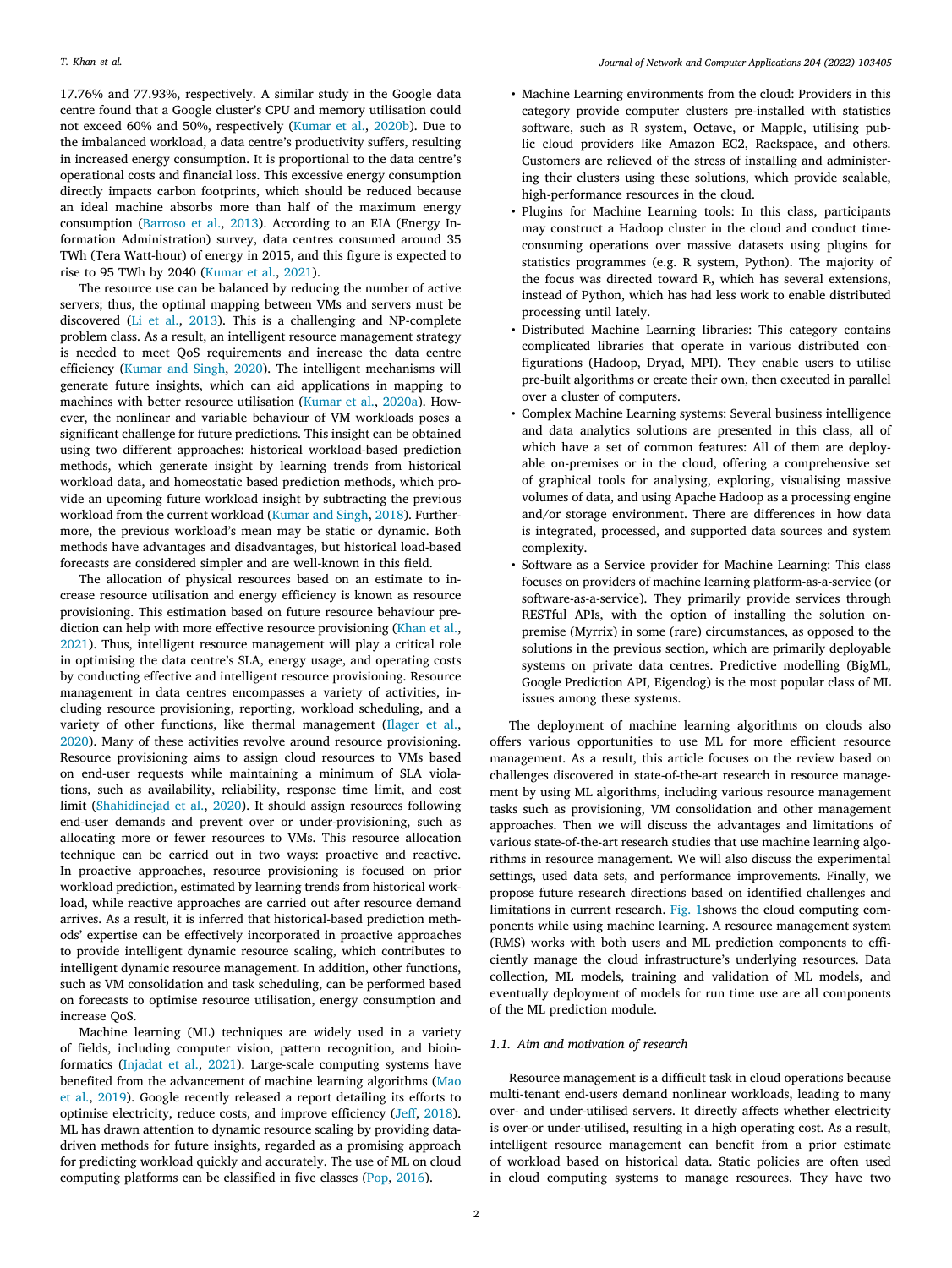

<span id="page-2-0"></span>**Fig. 1.** A high-level view and components of resource management in cloud computing using machine learning.

flows: they are based on a static threshold value adjusted in offline mode. They appear to require reactive behaviour, resulting in excessive overheads and delayed customer responses. These strategies fail in a dynamic context, for example, when the load reaches the static threshold and rapidly drops, indicating that VM migration is unnecessary in the case of VM consolidation. Furthermore, they are unable to capture the dynamics of technology and workload in complex dynamic environments (such as Cloud and Edge) and therefore fail to move through ([Ilager et al.](#page-15-7), [2020\)](#page-15-7). Machine learning has supplanted static heuristics with dynamic heuristics that adapt to the actual production workload to address these disadvantages [\(Yadwadkar,](#page-16-7) [2018](#page-16-7); [Mao et al.](#page-15-12), [2016\)](#page-15-12). Predictive management is made possible by machine learning techniques, which provide future insight based on historical data. As a result, A data-driven Machine Learning (ML) model in an ML-centric RMS can forecast future workload demand and control the auto-scaling of resources accordingly. Such strategies are highly beneficial for both consumers and service providers who want to improve their QoS and keep their competitive edge in the market. For cloud resource management, modern ML methods, such as a random forest ([Cao et al.,](#page-14-3) [2018\)](#page-14-3) and neural networks ([Chen et al.,](#page-14-4) [2018\)](#page-14-4), has been shown to make more reliable predictions than traditional time-series analysis methods, such as the Autoregressive Integrated Moving Average (ARIMA) model. Several ML algorithms have been developed to predict prior workload for intelligent resource management. Furthermore, several IT behemoths have begun to investigate machine learning-based resource management in production [\(Cortez et al.](#page-14-5), [2017](#page-14-5); [Gao](#page-15-13), [2014\)](#page-15-13). Google optimises fan speeds and other energy knobs using a neural network ([Gao,](#page-15-13) [2014](#page-15-13)). Microsoft Azure makes use of a framework resource central to provide online forecasts of different workloads using various ML Gradient Boosting Trees [\(Bianchini et al.](#page-14-1), [2020\)](#page-14-1). Despite these previous attempts and opportunities, the best way to incorporate machine learning into cloud resource management is currently uncertain. As a result, it has become critical to present research that addresses current challenges and suggests potential future research directions while also highlighting the benefits and limitations of current research. An abbreviation table has been shown in [Table](#page-2-1) [1](#page-2-1).

**Table 1**

<span id="page-2-1"></span>

| Abbreviations | Full description                               |
|---------------|------------------------------------------------|
| MI.           | Machine Learning                               |
| <b>RMS</b>    | Resource Management System                     |
| <b>JaaS</b>   | Infrastructure as a Service                    |
| QoS           | Quality of Services                            |
| <b>VMs</b>    | Virtual Machines                               |
| <b>IT</b>     | <b>Information Technology</b>                  |
| SLA           | Service Level Agreements                       |
| <b>EIA</b>    | Energy Information Administration              |
| TWh           | Tera Watt-hour                                 |
| <b>NIST</b>   | National Institute of Standards and Technology |
| AWS           | Amazon Web Services                            |
| SaaS          | Software as a Service                          |
| PaaS          | Platform as a Service                          |
| AI            | Artificial Intelligence                        |
| SSI.          | Semi-Supervised Learning                       |
| RI.           | Reinforcement Learning                         |
| MAE.          | Mean Absolute Error                            |
| LLC           | Last-Level-Cache                               |
| RC.           | Resource Central                               |
| DI.           | Deep Learning                                  |
| <b>CNN</b>    | Convolutional Neural Network                   |
| <b>RNN</b>    | Recurrent Neural Network                       |

### *1.2. Research questions*

- <span id="page-2-2"></span>• How to reduce the time complexity of ML algorithms in ML-based resource management in data centres?
- How can the accuracy of workload prediction using ML algorithms be improved?
- How can training time be reduced while developing an ML model?
- How can VMs collaborate in similar groups to estimate the state of energy consumption?
- How to reduce energy consumption significantly?

# *1.3. Our contributions*

The following are the main contributions of our work:

- We present a review of ML-based resource management approaches in cloud computing based on identified challenges in the state-of-the-art research.
- We identify the advantages and drawbacks of these methods, as well as their experimental configuration, data sets used, and performance improvements.
- We propose potential future research directions based on identified challenges and limitations in the state-of-the-art research to strengthen resource management

#### *1.4. Related surveys*

A few studies have investigated machine learning-based resource management in cloud computing. [Sun et al.](#page-16-8) ([2016\)](#page-16-8) provided a detailed survey of the most important data centre resource management research activities to improve resource usage. After that, the article summarises two major components of the resource management platform and addresses the benefits of predicting workload accurately in resource management. [Manvi and Shyam](#page-15-14) ([2014\)](#page-15-14) focused on resource provisioning, resource allocation, mapping, and resource adaptation, among other essential resource management techniques. [Zhang et al.](#page-16-9) ([2016\)](#page-16-9) surveyed the state of the algorithms, organised them into categories, and addressed closely related topics such as virtual machine migration, forecast methods, stability, and their availability. [Braiki and](#page-14-6) [Youssef](#page-14-6) ([2019\)](#page-14-6) considerable improvements to previous work based on approach optimisation, techniques, and objective models. [Jennings and](#page-15-15)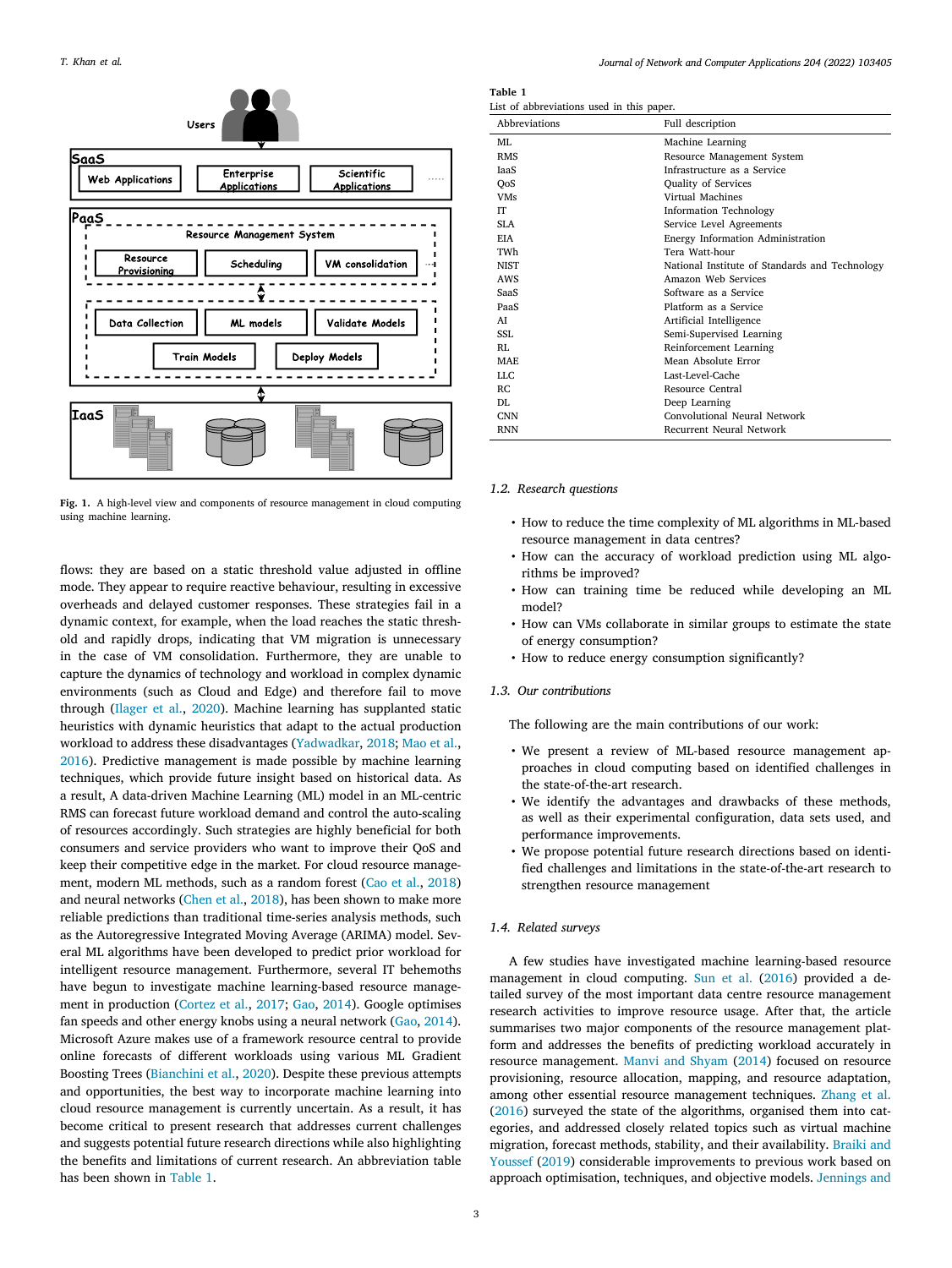[A comparison with relevant existing surveys.](#page-15-15)

#### <span id="page-3-0"></span>**Table 2**

| Study                       | Year | Domain                       | Key contributions                                                                                                                                                               | Challenge    | Shortcom-<br>ings of<br>existing<br>solutions | ML-<br>centric | ML-based<br>Future<br>directions |
|-----------------------------|------|------------------------------|---------------------------------------------------------------------------------------------------------------------------------------------------------------------------------|--------------|-----------------------------------------------|----------------|----------------------------------|
| Manvi and Shyam (2014)      | 2014 | Resource Management          | Examines some of the essential<br>resource management approaches,<br>including resource provisioning,<br>resource allocation, resource<br>mapping, and resource<br>adaptability | $\checkmark$ | $\times$                                      | $\times$       | ×                                |
| Jennings and Stadler (2015) | 2015 | Resource Management          | Evaluates the recent literature,<br>encompassing over 250 papers<br>and emphasising major findings                                                                              | $\checkmark$ | $\times$                                      | $\times$       | $\times$                         |
| Sun et al. (2016)           | 2016 | Resource Management          | Provides a detailed assessment of<br>the most significant research<br>activity on data centre resource<br>management that attempts to<br>maximise resource use                  | $\times$     | $\times$                                      | ✓              | $\times$                         |
| Usmani and Singh (2016)     | 2016 | VM placement                 | Provides an in-depth examination<br>of cutting-edge VM placement<br>and consolidation approaches                                                                                | $\times$     | $\times$                                      | $\times$       | $\times$                         |
| Zhang et al. $(2016)$       | 2016 | <b>Resource Provisioning</b> | Surveys more than 150 articles                                                                                                                                                  | $\times$     | $\checkmark$                                  | $\times$       | $\times$                         |
| Braiki and Youssef (2019)   | 2019 | Resource Management          | Presents substantial solutions to<br>previous work proposed for cloud<br>infrastructure                                                                                         | $\times$     | $\times$                                      | $\times$       | $\times$                         |
| Helali and Omri (2021)      | 2021 | Consolidation                | Investigates the issue of<br>consolidating data centres inside<br>distributed cloud platforms                                                                                   | $\times$     | $\times$                                      | $\times$       | ×                                |
| Nayak et al. (2021)         | 2021 | Resource Management          | Represents a short review on<br>renewable energy-based resource<br>management                                                                                                   | $\times$     | $\times$                                      | $\times$       | $\times$                         |
| Dewangan et al. (2021)      | 2021 | Resource Management          | Provides a thorough examination<br>of several resource providing<br>systems using concerted<br>parameters                                                                       | $\checkmark$ | $\checkmark$                                  | $\times$       | $\times$                         |
| Mijuskovic et al. (2021)    | 2021 | Resource Management          | Addresses challenges in resource<br>management and classifies current<br>contributions                                                                                          | $\checkmark$ | $\times$                                      | $\times$       | $\times$                         |
| Our study                   | 2021 | Resource Management          | Provides a detailed review of<br>machine learning-based resource<br>management solutions                                                                                        | $\checkmark$ | $\checkmark$                                  | $\checkmark$   | $\checkmark$                     |

[Stadler](#page-15-15) ([2015\)](#page-15-15) lays forth a conceptual framework for cloud resource management and uses it to organise the state-of-the-art review. [Usmani](#page-16-10) [and Singh](#page-16-10) [\(2016\)](#page-16-10) presented a detailed assessment of the most up-todate VM placement and consolidation techniques utilised in the green cloud, focusing on increasing energy efficiency. [Helali and Omri](#page-15-16) ([2021\)](#page-15-16) presented a broad overview of IT consolidation at various levels of cloud services and a virtualised data centre and consolidation overview.

A summary of related works is given in [Table](#page-3-0) [2](#page-3-0) from which we observe that related works do not go into great detail about machine learning-based resource management, nor do they go into great detail about the challenges and issues that exist in the existing state-of-theart and future research directions. As a result, it is now important to present a thorough survey that addresses various machine learning algorithms used in the resource management scenario for a data centre and their shortcomings, challenges, and potential directions, as per our vision. Hence, this article can help researchers evaluate the current machine learning scenarios in cloud resource management and their shortcomings before moving forward with their new ideas in this direction.

### *1.5. Article structure*

The rest of the paper is organised as follows: The background details and definitions for cloud computing components and machine learning are given in Section [2.](#page-3-1) Section [3](#page-5-0) discusses the challenges of machine

learning-based resource management in cloud computing systems and the benefits and drawbacks of current research. Section [4](#page-11-0) proposes future research directions based on the challenges and limitations pointed out in state-of-the-art research, and Section [5](#page-14-8) concludes the paper.

# **2. Background and terminologies**

# <span id="page-3-1"></span>*2.1. Cloud computing*

Cloud computing provides resources over the Internet, such as memory, CPU, bandwidth, disc, and applications/services. The National Institute of Standards and Technology (NIST) ([Mell,](#page-15-19) [2011\)](#page-15-19) states that ''Cloud computing is a model for providing on-demand network access to a common pool of configurable computing resources (e.g., networks, servers, storage, software, and services) that can be quickly provisioned and released with minimal management effort or service provider involvement. There are five core features, three service models, and four deployment options in this cloud model''. Based on the literature, two more characteristics have been included.

This computing model uses a client–server architecture to centralise application deployment and computation offloading. Cloud computing is cost-effective in application delivery and maintenance on both the client and server sides and flexible in resource provisioning and detaching services from related technologies. Cloud computing and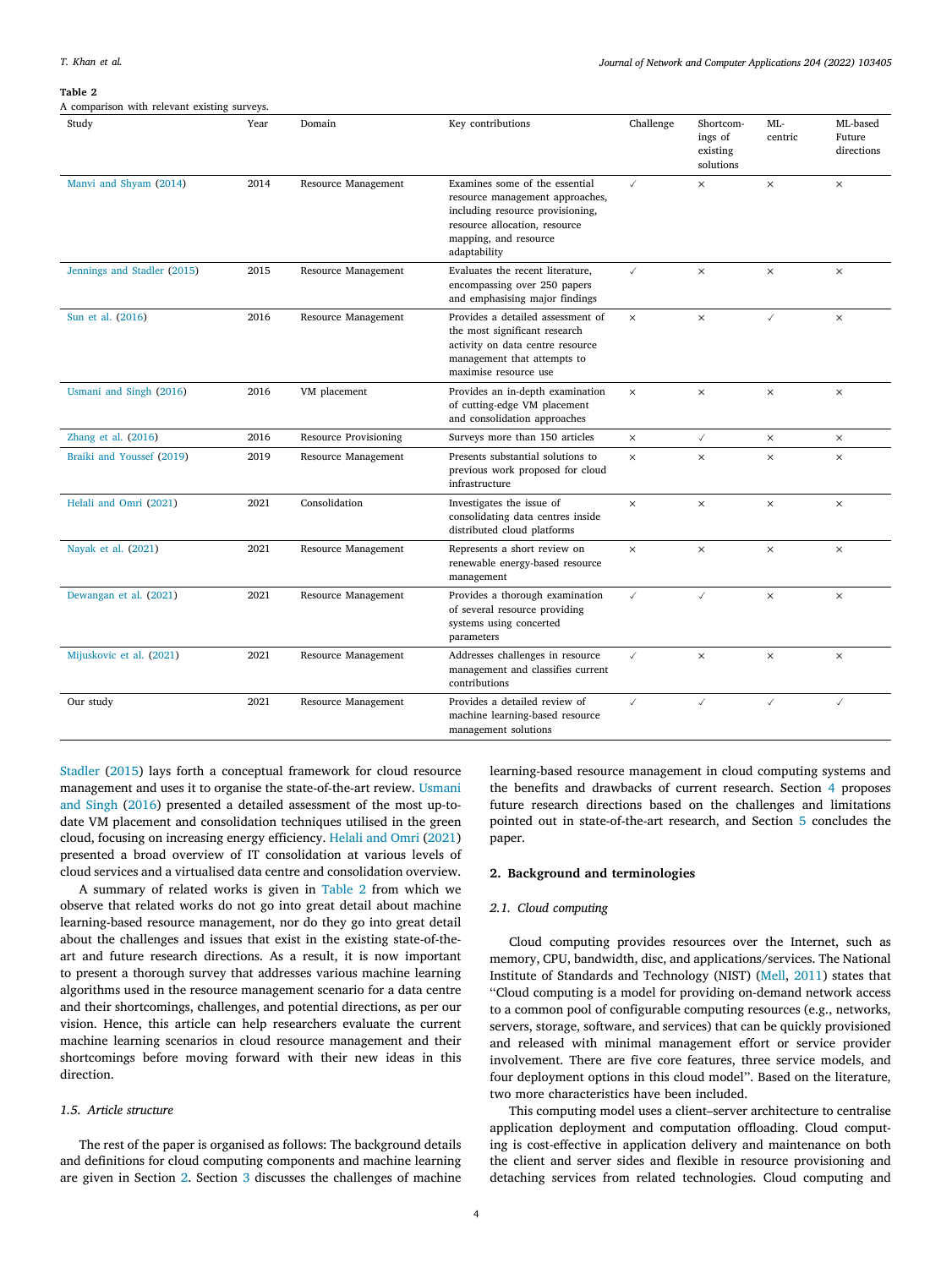its supporting technology have been investigated for years. Many advanced computing systems have been released to the market, including Alibaba Cloud, Microsoft Azure, Adobe Creative Cloud, ServerSpace, Amazon Web Services (AWS), and Oracle Cloud.

# *2.2. Core features of cloud computing*

- On-demand self-service: A client can query one or more services as needed and pay using a ''pay-and-go'' system without interacting with living beings via an online control centre.
- Broad network access: Resources and services in different cloud provider areas can be accessed from several locations and provisioned by incompatible thin and thick clients using standard mechanisms. This trait is often referred to as ''easy-to-access standardised mechanisms'' and ''global reach capability'' ([Hamdaqa](#page-15-20) [and Tahvildari,](#page-15-20) [2012;](#page-15-20) [Yakimenko et al.,](#page-16-11) [2009](#page-16-11)).
- Resource pooling: It offers a set of resources that act as if they were one blended resource [\(Wischik et al.,](#page-16-12) [2008](#page-16-12)). In other words, the client is not aware of the location of the provided services and is not expected to be. This strategy enables vendors to dynamically include various real or virtual services in the cloud.
- Rapid elasticity: Elasticity is just another word for scalability; it refers to the ability to scale resources up or down as required. Clients can demand as many services and resources as they want at any time. Because of this consistency, Amazon, a well-known cloud service provider, named one of its most popular and commonly used services the Elastic Compute Cloud ([Amazon](#page-14-9), [2010](#page-14-9)).
- Measured service: Various facets of the cloud should be automatically controlled, monitored, optimised, and documented at several abstract levels for both vendors and customers ([Krishnaveni](#page-15-21) [et al.](#page-15-21), [2021](#page-15-21)).
- Multi-Tenacity: The Cloud Security Alliance proposes this idea as the fifth cloud characteristic. Multi-tenacity implies that models for policy-driven compliance, segmentation, separation, governance, service levels and chargeback/billing for various customer categories are needed [\(Espadas et al.,](#page-15-22) [2013\)](#page-15-22).
- Auditability and certifiability: Services must plan logs and trails to assess the degree to which laws and policies are followed [\(Ham](#page-15-20)[daqa and Tahvildari](#page-15-20), [2012](#page-15-20)).
- *2.3. Cloud computing service models*
	- Software as a Service (SaaS) [\(Piraghaj et al.,](#page-15-23) [2017\)](#page-15-23): Using this service model, a client can access the service provider Cloudhosted applications. Web portals are used to access applications. Since providers have access to the applications, this model has made production and testing easier for them.
	- Platform as a Service (PaaS) ([Jula et al.,](#page-15-24) [2014\)](#page-15-24): In this service model, the service provider provides basic requirements including network, servers, and operating system to enable the client to build acquired applications and manage their configuration settings.
	- Infrastructure as a Service (IaaS) ([Whaiduzzaman et al.,](#page-16-13) [2014](#page-16-13)): The user has created all necessary applications and only requires a simple infrastructure. Vendors may include processors, networks, and storage as facilities with customer provisions in such cases.

# *2.4. Deployment models for cloud computing*

• Public cloud ([Toosi et al.,](#page-16-14) [2014\)](#page-16-14): This is the most popular cloud computing model, in which the cloud owner, in the majority of cases, provides public services over the Internet based on predetermined rules, regulations, and a business model. With a significant number of commonly used resource base, providers can provide consumers with a range of choices for choosing appropriate resources while maintaining QoS.

- Private cloud ([Jadeja and Modi](#page-15-25), [2012\)](#page-15-25): A private cloud is created and configured to provide a company or institute with most of the advantages of a public cloud. Setting up such a system would result in fewer security problems due to corporate firewalls. The high costs of establishing a private cloud are fatal because of the business that manages it is accountable for all facets of the scheme.
- Community cloud ([Dillon et al.,](#page-14-10) [2010\)](#page-14-10): A variety of organisations form a group and share cloud computing with their community members' customers based on common criteria, concerns, and policies. The required cloud computing infrastructure can be provided by a third-party service provider or a group of community members. The most important benefits of a community cloud are cost savings and cost-sharing among community members, and high protection.
- Hybrid cloud ([Tuli et al.](#page-16-15), [2020\)](#page-16-15): Combining two or more independent public, private, or community clouds resulted in the creation of a new cloud model known as hybrid cloud, in which constituent services and infrastructure maintain their special features while also requiring standardised or agreed-upon functionalities to enable them to communicate in terms of application and data interoperability and portability.

# *2.5. Machine learning*

Machine learning covers the subject of how to design machines that improve the performance of themselves automatically via experience. It is one of today's most rapidly expanding technological topics, located at the crossroads of computer science and statistics, as well as at the heart of artificial intelligence and data science ([Jordan and Mitchell,](#page-15-26) [2015](#page-15-26)). One of its basic assumptions is that it is possible to construct algorithms that can predict potential, previously unseen values using training data and statistical techniques. Machine learning has come a long way in the last two decades, from a research project to a widely used commercial technology. In particular, recent advances in machine learning stem from deep learning (DL), which is part of a broader family of machine learning approaches based on artificial neural networks. Compared to shallow learning, deep learning approaches are able to automatically learn high-level abstract representations from raw data, which reduces the efforts in feature engineering and improves the prediction performance significantly. Machine learning/deep learning has emerged as the preferred tool for designing functional apps for computer vision [\(Janai et al.](#page-15-27), [2020\)](#page-15-27), speech recognition [\(Deng and Li,](#page-14-11) [2013](#page-14-11)), natural language processing ([Olsson](#page-15-28), [2009\)](#page-15-28), robot control [\(Chin et al.](#page-14-12), [2020\)](#page-14-12), self-driving cars ([Stilgoe,](#page-16-16) [2018](#page-16-16)), effective web search ([Bhatia](#page-14-13) [and Kumar](#page-14-13), [2008](#page-14-13)), purchase recommendations [\(Hastie et al.,](#page-15-29) [2009\)](#page-15-29) and other applications in the field of artificial intelligence (AI). Many AI system developers now understand that, for many applications, training a system by showing it examples of desired input–output actions is much simpler than programming it manually by predicting the desired answer for all possible inputs. This success is primarily owing to sophisticated model architectures, efficient optimisation techniques, accessibility of massive data, and increased efficiency in the processing power of servers and GPUs ([Goodfellow et al.,](#page-15-30) [2016](#page-15-30)). According to the supervision information provided in the learning process, machine learning can be roughly categorised as supervised learning, semi-supervised learning, unsupervised learning, and reinforcement learning. Supervised learning algorithms take labelled data (feature–label pairs) as input and outputs a model that could predict the labels of future features. Typical supervised learning approaches include regression, classification, and ordinal regression, categorised by the type of labels. Unsupervised learning aims to learn the data distribution of unlabelled data via discrete mixture models (clustering ([Hartigan and Wong,](#page-15-31) [1979;](#page-15-31) [Guha et al.,](#page-15-32) [2000\)](#page-15-32)) or continuous latent factor models (dimension reduction ([Ding et al.,](#page-14-14) [2002;](#page-14-14) [Kingma and](#page-15-33) [Welling,](#page-15-33) [2013](#page-15-33))). Semi-supervised learning aims to learn models from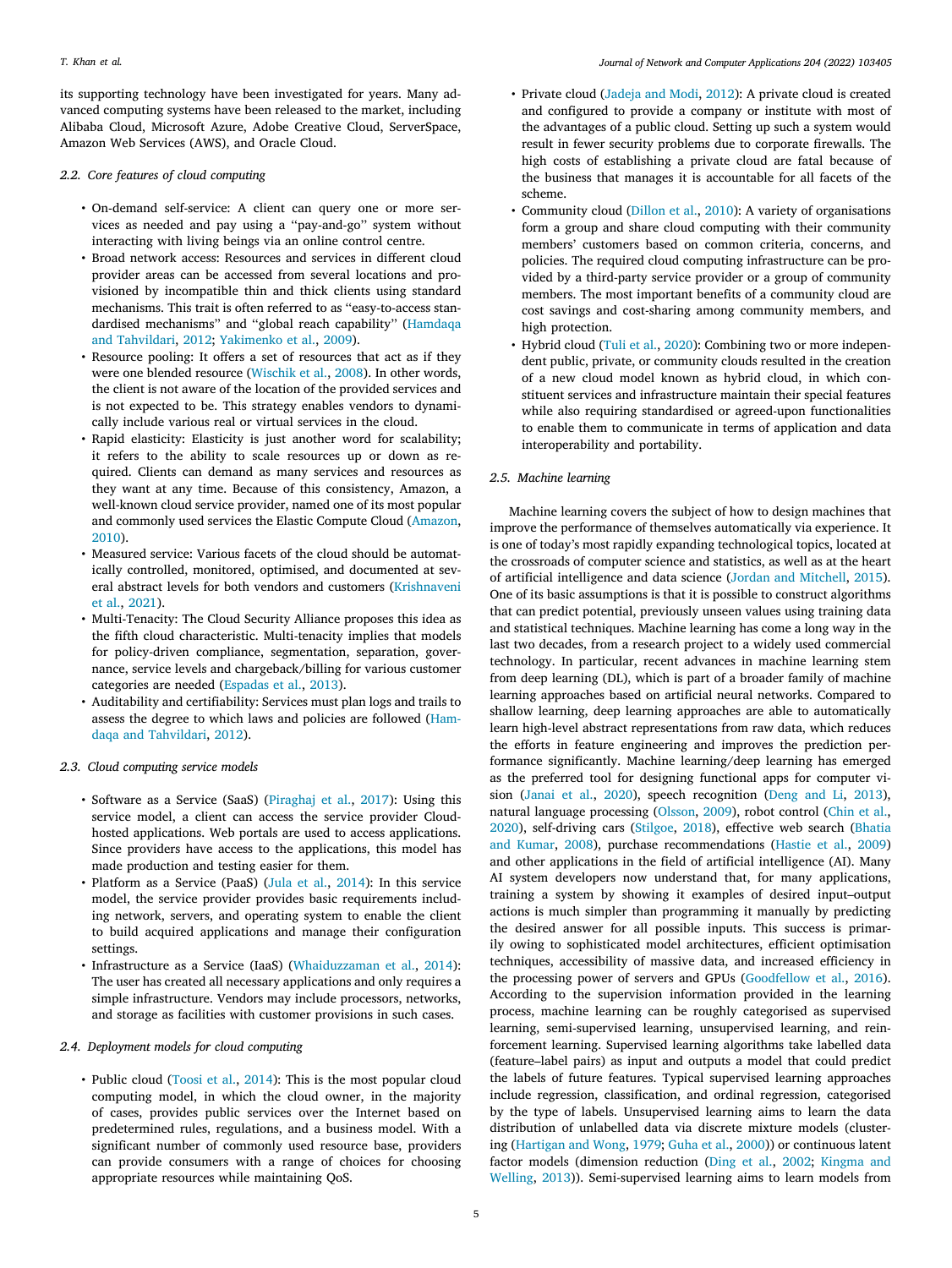both labelled and unlabelled data. Reinforcement learning is concerned with how intelligent agents ought to make decisions in an environment to maximise the notion of cumulative reward. A detailed explanation of these learning problems is as follows.

- Supervised Learning [\(Sen et al.,](#page-16-17) [2020](#page-16-17)): Every data sample in supervised learning is made up of several input features and a label. The learning process is designed to get close to a mapping function that links the features to the label. Following that, the mapping function can be used to make predictions of the label for the data given new input features. This is the most widely used machine learning scheme, and it has been used for a lot of things. The classification task, which involves classifying an object based on its characteristics. This is a regression task if the supervised learning task is to forecast a continuous variable.
- Unsupervised Learning ([Celebi and Aydin,](#page-14-15) [2016](#page-14-15)): Unsupervised learning in comparison to supervised learning is when we only have input features but no labels to go with them. As a result, the purpose of unsupervised learning is to learn the data distribution and demonstrate how the data points vary from one another. The clustering problem, which is to discover data groupings, such as grouping VMs based on their resource use patterns ([Khan et al.](#page-15-34), [2022](#page-15-34)), is a good example of unsupervised learning.
- Semi-supervised learning ([Van Engelen and Hoos,](#page-16-18) [2020\)](#page-16-18): A branch of machine learning attempts to integrate these two activities. SSL algorithms usually try to increase efficiency in one of these two tasks by incorporating knowledge from the other. For example, when dealing with a classification problem, additional data points with unknown labels may help in the classification process. On the other hand, knowing that some data points belong to the same class will help with the learning process for clustering methods.
- Reinforcement Learning [\(Kober et al.,](#page-15-35) [2013](#page-15-35)): RL varies from supervised and unsupervised learning in several ways. When using reinforcement learning to train an agent, it is unnecessary to use labelled input/output pairs or explicit correction on sub-optimal options. Instead, the agent attempts to find an equilibrium between exploration and exploitation by interacting with the environment. The translator rewards the agent for successful decisions or behaviour. Otherwise, it would be sanctioned.

# **3. ML-centric resource management: State-of-the art and challenges**

<span id="page-5-0"></span>In this section, we discuss challenges identified in ML-based resource management in state-of-the-art research. In addition, we explore current approaches to addressing these challenges and their advantages and limitations. We categorise these challenges based on their types, such as resource provisioning, VM consolidation, thermal management, and workload prediction.

# *3.1. Workload prediction*

# *3.1.1. ML in energy consumption prediction*

Most cloud service providers' tools calculate and estimate the energy usage of a host or a group of hosts in offline mode, but performing this role in real-time running applications is a challenge. Furthermore, because of the nonlinear workload in various hosts, a single ML algorithm cannot be considered to perform this task well. According to [Reiss et al.](#page-15-36) ([2012\)](#page-15-36), a Google cluster or node does not use more than 60% and 50% of its CPU and memory, respectively. As a result, ensemble learning can be a key component of providing accurate predictions in a cloud architecture.

[Subirats and Guitart](#page-16-19) [\(2015](#page-16-19)) introduced an ensemble learning method for forecasting future energy efficiency in virtual machine resources, such as CPU utilisation, infrastructure, and service levels in

a cloud computing environment. Ensemble learning, which uses four different prediction approaches such as moving average, exponential smoothing, linear regression, and double exponential smoothing, is the key benefit of their work. They predict the next use of VM resources, such as CPU consumption, in each time iteration and calculate the mean absolute error (MAE) of all iterations to pick the best performing model predictions for measuring and forecasting energy efficiency and ecological efficiency in an IaaS setting in real-time. However they do not consider metrics like Last-level-cache (LLC) and disc throughput for prediction, which have an effect on a host's energy consumption at the VM level as mentioned in [Sayadnavard et al.](#page-16-20) ([2021\)](#page-16-20). Furthermore, the accuracy of the chosen model is workload-specific, i.e., interactive and batch workloads, rather than being generalised for all data.

### *3.1.2. Performance and online profiling of workload*

The main components of large commercial providers' workloads are not well addressed in cloud resource management research. For example, they do not look into VMs' lifetime virtual resource consumption. The majority of research focuses on offline workload profiling, which is infeasible because the input workload may not be available until the VMs are not running in production. On the other hand, online profiling is challenging because it is difficult to determine when a random VM has exhibited representative behaviour as mentioned by [Bianchini et al.](#page-14-1) ([2020\)](#page-14-1). Resource management can be more effective if the different workload characteristics are accurately predicted with minimal time complexity. As a result, prediction algorithms face another challenge in terms of accuracy and time complexity.

On Microsoft Azure compute fabric, [Bianchini et al.](#page-14-1) ([2020\)](#page-14-1) presented a machine learning-based prediction system. Through a rest API, this system can learn behaviour from historical data and provide predictions online to various resource managers, such as Server health managers, migration managers, Container schedulers, and energy capping managers. They also released detailed Microsoft Azure real-world workload traces from this system, which show that several VMs consistently have peak CPU utilisation in various ranges. In the event of oversubscribed servers, they changed Azure's VM scheduler to use RC benefit predictions.

This forecast-based schedule helps to avoid overuse and exhaustion of physical resources. However, (1) they did not consider memory utilisation in released traces or the predictive system RC, even though memory utilisation plays a significant role in physical resource exhaustion. (2) They analysed CPU utilisation time series to determine whether a VM is interactive or delay-insensitive, categorised the workload into these two categories, and used Extreme Gradient Boosting Tree (EGBT) to perform supervised classification of these VM workloads. However, they did not consider the case of a distributed data centre, where data is dispersed and may have partial labels for these two classes; in this case, there will be insufficient labels to train this algorithm.

### *3.1.3. Prediction accuracy in auto-scaling of web applications*

Auto-scaling determines when and how resources are allocated for cloud-based applications ([Persico et al.](#page-15-37), [2017](#page-15-37)). Auto-scaling is done in two ways: reactive and proactive. The reactive approach allocates resources when system events such as CPU utilisation, number of requests, and queue length exceed a fixed threshold. The proactive approach is in charge of anticipating the number of resources required ahead of time to avoid unneeded events. Furthermore, proactive strategies include predictions based on traditional statistical time-series analysis models, which do not fit all cases in terms of prediction accuracy, making it a challenging task. Furthermore, traditional statistical methods have the following drawbacks: (1) It is based on rule-based programming, which is formalised as a relationship between variables; (2) It is often based on a dataset consisting of a few attributes, as the methods are not scalable to high-dimensional data; (3) It relies on assumptions like linearity, normality, no multicollinearity,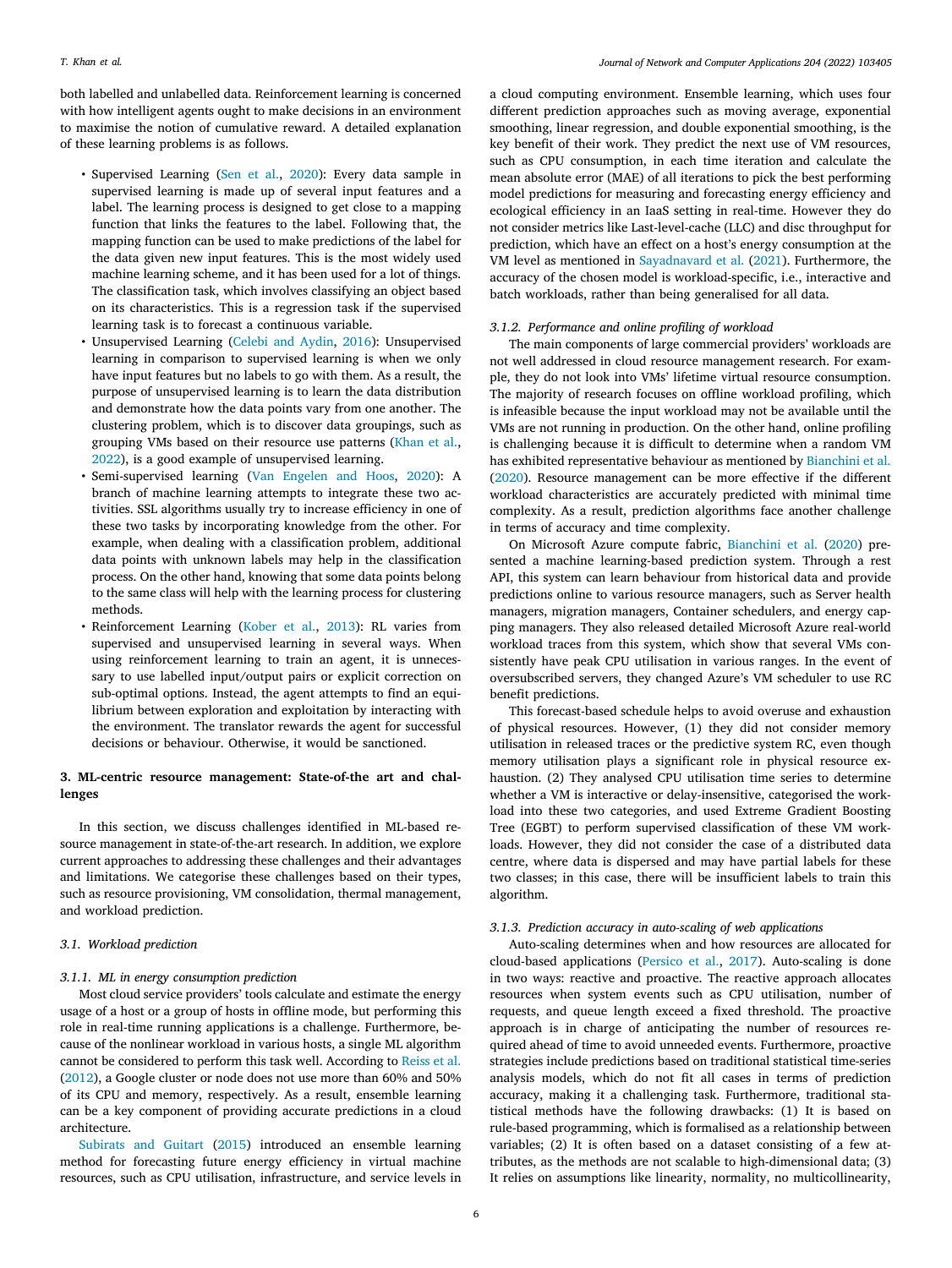homoscedasticity, and so on; (4) The majority of the ideas in traditional statistics are generated from the sample, population, and hypothesis; (5) It is a math-intensive subject that relies on the coefficient estimator and necessitates a thorough knowledge of a dataset.

[Messias et al.](#page-15-38) [\(2016](#page-15-38)) used a genetic algorithm to combine the advantages of individual ML models to obtain the best performing prediction results for web application auto-scaling. Each time-series prediction model used in the system is fitted with a suitable weight using a genetic algorithm. The primary benefits of their work are that (1) Auto-scaling can adapt to any new workload as its characteristics change over time. (2) This approach is unaffected by the type of prediction models used. (3) It is simple to adapt to various more advanced prediction models. However, this approach has a high time complexity, affecting the response time of any web application hosted in cloud infrastructure, violating SLAs.

# *3.1.4. Time-series prediction data*

The workload in modern data centres follows a time-series pattern. As a result, models for time series prediction should be trained on historical data, as it is presumed that future trends would be identical to those seen previously. However, data centres experience very nonlinear workload variations, which is why new trends often emerge, making it difficult for the model to learn precisely. Due to the lack of a single model suitable for all types of time series prediction data, an ensemble approach is being used to address this issue ([Wolski,](#page-16-21) [1998](#page-16-21)). Furthermore, most ensemble models for time series prediction are based on a collection of fixed predictors, either homogeneous or heterogeneous, which makes it difficult for the models to learn pattern change in time series prediction.

[Cao et al.](#page-14-16) [\(2014\)](#page-14-16) suggested a new ensemble method that can dynamically update the predictors in the ensemble approach to respond to trend changes in time-series prediction quickly. The ensemble method dynamically adjusts the models, which is the key benefit of this work. It is adaptable, as new models can be quickly added and removed depending on how well it performs with a nonlinear workload. They set a threshold value of 5 and a floor limit of 0 to determine which predictor is performing well and which is not. Every predictor is given a score, which rises and falls in response to the predictor's results. This predictor is selected as a representative predictor if its score exceeds the threshold value and is discarded if it meets the floor limit. On the other hand, these fixed parameters yield satisfactory results for their chosen dataset, resulting in a non-generalised approach.

### *3.1.5. Training data*

In modern cloud environments, virtual resources such as virtual CPUs (vCPUs) and memory (vRAMs) have a nonlinear resource demand, resulting in complex resource utilisation behaviour. As a result, optimisation of virtual resource performance is required with this high amount of daily workload. Large corporations such as Amazon, Alibaba, and others have occasionally failed due to a lack of resource management planning. As a result, predicting virtual resources (such as vCPU and vRAM) is a challenging task. Furthermore, resource forecasting presents some challenges: (1) The prediction of these resources should be dynamic to respond to changing workload patterns over time; (2) The data for training should be chosen in such a way that it has the most significant impact on the target variable so that the model can learn to predict it effectively.

([Shyam and Manvi,](#page-16-22) [2016\)](#page-16-22) It proposed a model that took into account a variety of parameters in a virtualised platform to reliably predict virtual resources with the least amount of SLA violations. This method was based on a Bayesian approach that identified various variables and considered the best training data. The key benefit of their work is that it systematically detects dependencies in a variable based on the study of nonlinear workloads from various data centres such as Amazon, EC2, and Google. However, (1) they do not take into account the combination of several application types, (2) Since it relies on the

dependencies of a specific problem, this approach lacks generalisation, (3) For prediction, this method ignores high-level metrics, including transaction throughput and latency of underlying resources, such as vCPU cores (see [Tables](#page-7-0) [3](#page-7-0)[–5\)](#page-9-0).

# *3.2. Runtime VM management*

### *3.2.1. Multiple resource usage in VM consolidation*

VM consolidation approaches attempt to consolidate more VMs on fewer hosts to turn off the remaining hosts and save energy. Most researchers used current CPU utilisation to determine whether a host was overloaded or not in this process. This may result in unnecessary VM migration and host power mode transition, lowering the consolidation process' efficiency. The destination host for migrating VMs is the host with the highest CPU utilisation, but due to the lack of future estimation, this may result in overutilisation. As a result, future resource utilisation estimation can address this issue. Aside from CPU utilisation, other resource consumption, such as memory and disc, can cause the host to become overloaded, making the consolidation process challenging.

[Haghshenas and Mohammadi](#page-15-39) ([2020](#page-15-39)) proposed an intelligent VM consolidation technique to reduce energy consumption. Based on historical data, this technique predicted resource utilisation in the past and used that prediction to choose a host with higher utilisation in advance for VM migration. A dynamic consolidation procedure was used to address this issue. To predict the future usage of all VMs, a machine learning method called Linear Regression (LR) was used. This task was carried out using real workload traces from PlanetLab VMs ([Chun](#page-14-17) [et al.](#page-14-17), [2003\)](#page-14-17). They used the CloudSim toolkit [\(Calheiros et al.,](#page-14-18) [2011](#page-14-18)) to model a data centre and implement their VM migration strategy to save energy. Their work had the main benefit of taking into account time overheads while lowering energy consumption on a larger simulated benchmark with 7600 hosts. However, if this approach is used in realworld workload production, the time overhead is a significant factor that is also affected by the ML algorithm's data training time. However, they considered the LR method, which relies on various features to predict the target variable, may make it time-consuming and potentially affect the data centre's response time.

# *3.2.2. Multi-dimensional resource requirement*

<span id="page-6-0"></span>Flexible resource provisioning frameworks are needed in cloud data centres to manage host load based on various requirements. As a result, data centres conduct dynamic resource provisioning, which uses prediction models to estimate the number of resources needed in advance for varying workloads over time. It aims to predict future VM request workloads by looking at previous usage trends. However, since VM requests include a variety of virtual resources such as CPU, memory, disc, and network throughput, it is extremely challenging and complex to forecast demand for each form of resource separately. In the case of choosing an ML prediction model, the multi-resource existence of a VM presents a specific challenge. Furthermore, different cloud users can make different requests for cloud resources. As a result, forecasting the demand for each form of resource is difficult and impractical.

([Ismaeel and Miri,](#page-15-40) [2015](#page-15-40)) They have proposed a model for dividing VM clusters into different categories and then developing prediction models for each cluster. The key benefit of their work is that (1) they use Extreme Learning Machines (ELMs) [\(Darges et al.,](#page-14-19) [2022\)](#page-14-19), which can find the best weight for the predictor in a single step. (2) They avoid issues like stopping conditions, learning rate selection, learning epoch scale, and local minimums of gradient-based learning methods like NN and ANFIS using ELMs. (3) As it deals with nonlinear processes, this work can handle the linear behaviour of the LR method. (4) It predicts VM requests in each cluster using a single network. (5) Every cluster can have its prediction network. However, in K-means clustering, they set the number of clusters to 3, resulting in a model with a fixed number of VM clusters.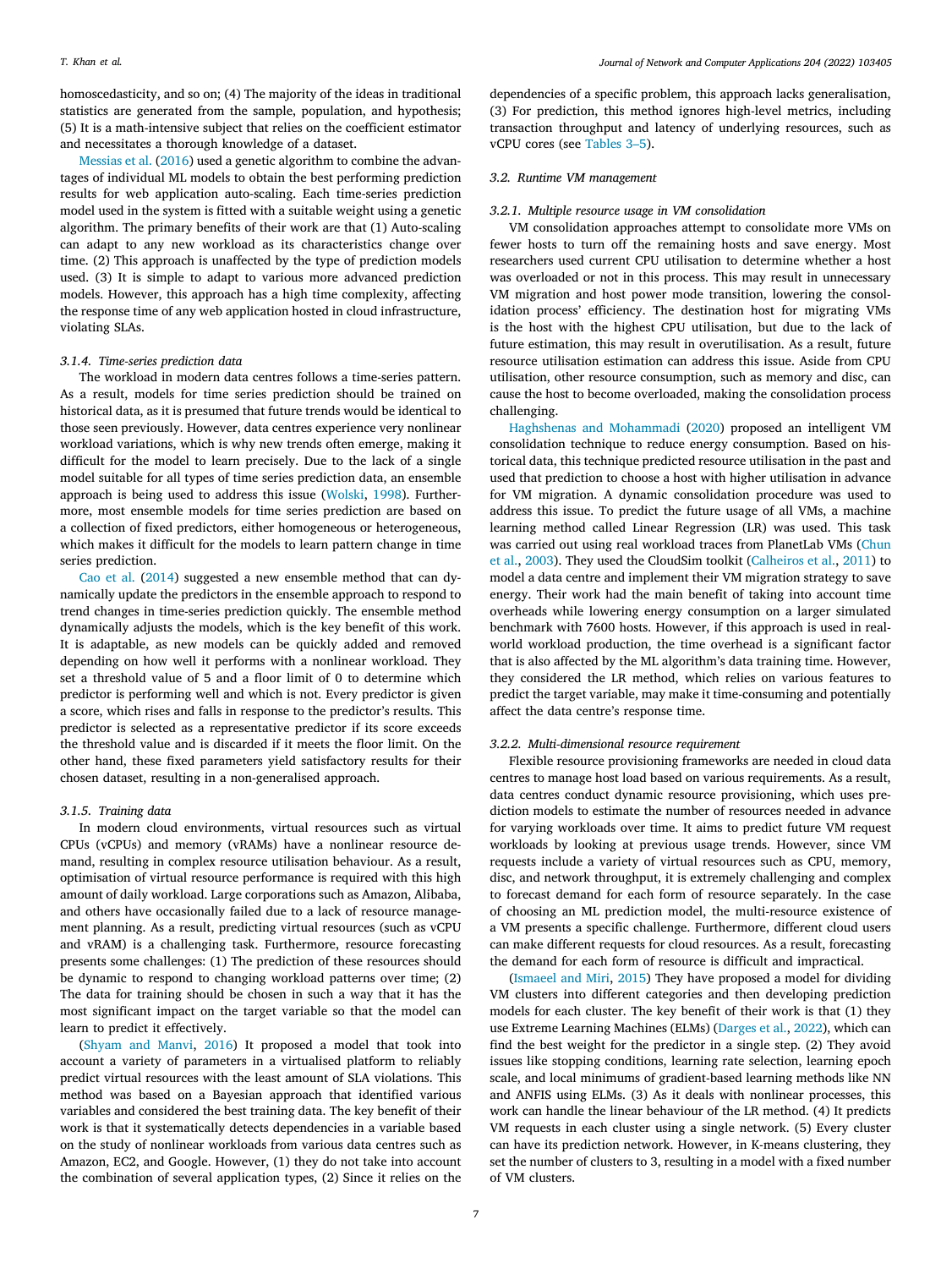#### **Table 3**

<span id="page-7-0"></span>State-of-art research: A summary of experimental configurations, data sets and their targeted performance improvement.

| Study                              | Experiments configuration                                             | Dataset                                                                                                                               | Performance improvement                                                                                                                           |
|------------------------------------|-----------------------------------------------------------------------|---------------------------------------------------------------------------------------------------------------------------------------|---------------------------------------------------------------------------------------------------------------------------------------------------|
| Garg et al. (2014)                 | Simulation using CloudSim with<br>1500 physical nodes                 | Grid Workload Archive (GWA) (Iosup<br>et al., 2008) and PlanetLab (Chun<br>et al., 2003)                                              | Reduces the number of servers<br>utilised by 60% compared to other<br>strategies                                                                  |
| Yang et al. (2014)                 | Simulation using real VM workload                                     | NASA NPB, IOzone and Cachebench                                                                                                       | Predicts VM power usage with an<br>average error of 5% and 4.7%<br>compared to actual power<br>measurement models                                 |
| Calheiros et al. (2014)            | Simulation using CloudSim with<br>1000 hosts                          | Wikimedia Foundation                                                                                                                  | Achieves efficiency in resource<br>utilisation up to 91% guaranteeing<br>OoS                                                                      |
| Cao et al. (2014)                  | Colected CPU load from 12 different<br>hosts                          | Private cloud environment                                                                                                             | Improvement in prediction by 4.81%,<br>5.92% and 7.37% for BEST MRE,<br>50% MREs and 80% MREs                                                     |
| Ismaeel and Miri (2015)            | Experimentation using real workload<br>VM traces                      | Google Cluster data (Reiss et al.,<br>2011)                                                                                           | Produces lower RMSE value than<br>other approaches                                                                                                |
| Subirats and Guitart (2015)        | Experimentation for predictions for a<br>different types of workloads | Workloads generated using<br>SPECweb2005                                                                                              | It improves the precision of the<br>forecasts of the energy efficiency<br>while running different workload<br>types benchmark                     |
| Verma et al. (2016)                | Simulation using two data centres<br>and three hosts per data centre  | 8 VMs in modelled data centres in<br>CloudSim                                                                                         | Significant allocations of VMs to the<br>host with full capacity                                                                                  |
| Messias et al. (2016)              | Experimentation using real web logs                                   | FIFA world cup 98 Web servers<br>(Arlitt and Jin, 2000), NASA Web<br>servers and ClarkNet Web server<br>(Arlitt and Williamson, 1997) | Significant prediction results                                                                                                                    |
| Shyam and Manvi (2016)             | Simulation using SamIam Bayesian<br>network                           | Amazon EC2 and Google CE data<br>centres                                                                                              | Workload predicted with accuracies<br>greater than 80%                                                                                            |
| Nguyen et al. (2017)               | Google Cluster Data<br>PlanetLab                                      | Simulation using CloudSim with 800<br>hosts                                                                                           | Significantly reduces energy<br>consumption and VM migrations                                                                                     |
| Shaw et al. (2019)                 | Simulation using CloudSim with 800<br>hosts                           | PlanetLab (Chun et al., 2003)                                                                                                         | Reduces energy up to 18% and<br>service violation up to 34%<br>compared to its baseline                                                           |
| Bianchini et al. (2020)            | Online experimentation using real<br>VM traces                        | Microsoft Azure Trace (Cortez et al.,<br>2017)                                                                                        | Significant prediction accuracies for<br>different workload                                                                                       |
| Haghshenas and Mohammadi<br>(2020) | Simulation using CloudSim with<br>7600 hosts                          | PlanetLab (Chun et al., 2003)                                                                                                         | It reduces the energy consumption<br>up to 38% compared to other work.<br>It takes 5% less time overhead to<br>execute for a modelled data centre |
| Ilager et al. (2021)               | Simulation using CloudSim with 75<br>hosts                            | Private cloud data from University of<br>Melbourne                                                                                    | Reduces peak temperature by 6.5 °C<br>and consumes 34.5% less energy<br>compared to its baseline                                                  |

# *3.2.3. Energy metering at software-level*

Modern servers have multiple energy metres to monitor energy usage. Still, they are unable to monitor the energy of a single virtual machine, which is difficult to do since measuring power at the software level is difficult. And, according to the energy budget in data centres, energy consumption has become a difficult factor to consider for a successful VM consolidation phase. The previous study only looked at server resource utilisation for VM consolidation, which contradicted the energy capping mechanism by increasing across the levels of specific servers during the process, which violated energy constraints. The term ''energy capping'' refers to a process introduced at the hardware level. As a result, lowering the CPU frequency reduces the energy consumption of the combined server, which violates the energy constraints. Hence, lowering the server's CPU frequency due to the load of one VM affects all other operating VMs at the same time. Therefore, the efficiency in workloads running in VMs degrades, breaching SLAs and the isolation property of virtualisation. VM consolidation and energy capping are the two most common methods in data centres, but neither allows for accurate energy usage monitoring for individual VMs.

[Yang et al.](#page-16-23) ([2014\)](#page-16-23) proposed the iMeter energy consumption prediction model, which is based on the Support Vector Regressor ([Smola and](#page-16-27) [Schölkopf](#page-16-27), [2004\)](#page-16-27) machine learning method (SVR). They used principal component analysis (PCA) to identify the most associated components that influenced VM energy consumption and projected individual VM

and multiple consolidated VM energy consumption for various workloads. However, predicting the energy consumption of a single VM is difficult due to the various types of cloud resources residing in the VM, such as CPU, memory, and IO, and the fact that different cloud end users can demand other volumes of the same resources at the same time. Furthermore, the resource manager must make individual decisions for VMs, which slows down end-user response time and violates QoS.

### *3.2.4. Usage level management*

The current resource utilisation prediction causes unreliable overloaded host detection, especially when a current resource utilisation exceeds a threshold value. The challenge arises in deciding whether VMs allocated to this host should be migrated because the load decreases rapidly after a very short period, leading to a false hot detection point, i.e., false overloaded host detection. However, when the duration of load degradation is large enough, VMs need to be migrated to avoid over utilisation. Such kind of VM consolidation mechanism poses a unique challenge to the resource management system to prevent unnecessary VM migration overhead.

[Nguyen et al.](#page-15-43) [\(2017](#page-15-43)) proposed a VM consolidation strategy based on multiple usage prediction and multi-step prediction to limit unnecessary VM migrations to avoid overheads and wasted energy consumption in data centres. Thus, this mechanism was computed to estimate the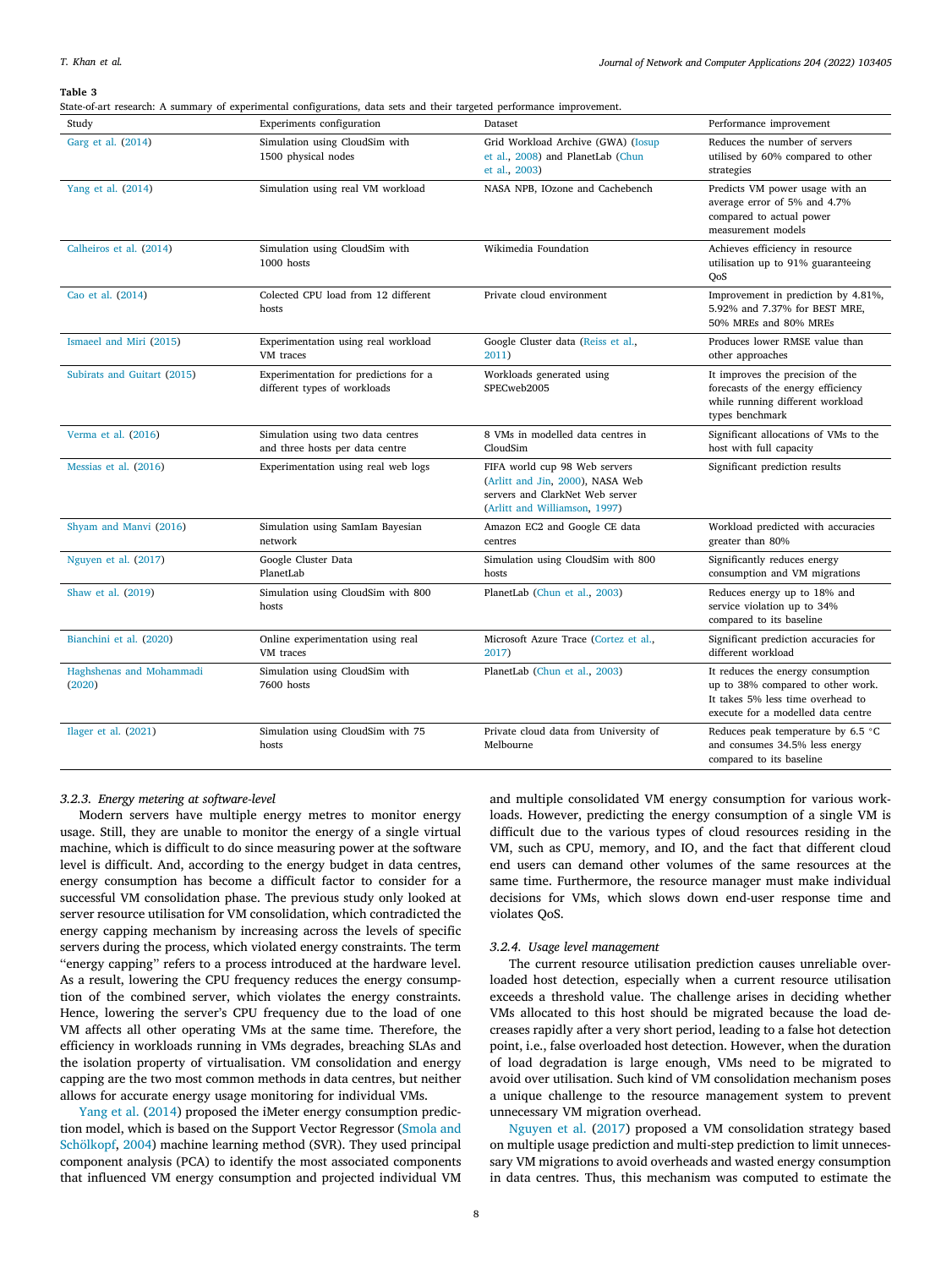#### *Journal of Network and Computer Applications 204 (2022) 103405*

# **Table 4**

| State-of-art research: Objectives, Advantages and Limitations. |                                                             |                                                                                                                                                                               |                                                                                                                                                                                                                                    |  |
|----------------------------------------------------------------|-------------------------------------------------------------|-------------------------------------------------------------------------------------------------------------------------------------------------------------------------------|------------------------------------------------------------------------------------------------------------------------------------------------------------------------------------------------------------------------------------|--|
| Study                                                          | Objectives                                                  | Advantages                                                                                                                                                                    | Limitations                                                                                                                                                                                                                        |  |
| Bianchini et al. (2020)                                        | Online profiling of workload                                | Predictions are provided online                                                                                                                                               | Memory use is not taken into account,<br>nor is the case of distributed data<br>centres                                                                                                                                            |  |
| Haghshenas and Mohammadi<br>(2020)                             | VM consolidation                                            | Time overhead is considered                                                                                                                                                   | Prediction relies on multiple features                                                                                                                                                                                             |  |
| Shaw et al. (2019)                                             | VM placement                                                | Dynamic VM placement based on CPU<br>utilisation and network bandwidth                                                                                                        | Disc throughput is not considered                                                                                                                                                                                                  |  |
| Ilager et al. (2021)                                           | Thermal management                                          | Peak temperature is reduced significantly                                                                                                                                     | Algorithm overhead                                                                                                                                                                                                                 |  |
| Nguyen et al. (2017)                                           | VM consolidation based on multiple<br>resource usage        | Combination of current and future<br>resource utilisation is considered                                                                                                       | Overloaded host in the current period is<br>not taken into account                                                                                                                                                                 |  |
| Yang et al. (2014)                                             | Energy consumption prediction                               | Energy metering at software-level, <i>i.e.</i> ,<br>VM-level                                                                                                                  | Decision could be taken for an<br>individual VM only based on predicted<br>energy consumption in RMS                                                                                                                               |  |
| Garg et al. (2014)                                             | Resource management strategy based on<br><b>SLAs</b>        | Historical CPU utilisation data with SLA<br>penalties is used                                                                                                                 | Deviation of prediction from actual<br>value, Highly nonlinear workload is not<br>considered                                                                                                                                       |  |
| Calheiros et al. (2014)                                        | QoS aware workload prediction                               | Predicted requests are considered to<br>provision VM dynamically                                                                                                              | Future estimation is provided for a static<br>time-interval                                                                                                                                                                        |  |
| Verma et al. (2016)                                            | Resource demand prediction and<br>provision strategy        | Classification of service tenants based on<br>a binary problem                                                                                                                | Information of how binaries are assigned<br>to service tenants are not available;<br>assigning binaries could be<br>time-consuming, Supervised classification<br>could have some limitations in case of<br>partially labelled data |  |
| Subirats and Guitart (2015)                                    | Energy consumption prediction based on<br>ensemble learning | Ensemble learning is considered                                                                                                                                               | Last-level-cache (LLC), disc throughput<br>are not considered, Accuracy is<br>workload specific                                                                                                                                    |  |
| Messias et al. (2016)                                          | Auto-Scaling of web applications                            | Auto-scaling can adapt to any new<br>workload, Independent of type of<br>prediction models, and It can adapt<br>more advanced prediction models                               | High time complexity                                                                                                                                                                                                               |  |
| Cao et al. (2014)                                              | Time-series prediction                                      | Ensemble approach can dynamically<br>adjust the models                                                                                                                        | Non-generalised approach                                                                                                                                                                                                           |  |
| Shyam and Manvi (2016)                                         | Prediction of virtual resources                             | Detection of dependencies<br>comprehensively in a variable based on<br>the analysis of nonlinear workloads                                                                    | Combination of several application types<br>is not considered, Non-generalised<br>approach, Transaction throughput and<br>latency are not taken into account                                                                       |  |
| Ismaeel and Miri (2015)                                        | VM categorisation                                           | Use of Extreme learning machines<br>(ELMs) can deal with nonlinear<br>processes, Use a single network for<br>prediction. Every cluster can have its<br>network for prediction | Static number of VM clusters.                                                                                                                                                                                                      |  |

long-term utilisation of several resources such as CPU memory based on the historical data for a particular PM. In VM consolidation, the main task is to detect overloaded and underloaded hosts. Thus, they considered current and predicted resource utilisation to identify the overloaded and underloaded hosts. An efficient multiple usage prediction algorithms was presented to compute the long-term utilisation of different resource types based on local historical data. Furthermore, a VM consolidation based on multiple usage prediction was proposed to reduce energy consumption by limiting the unnecessary VM migrations from overloaded hosts. Hence, the current and predicted resource utilisation combination plays an important role in reliable overloaded and underloaded host detection. According to this, a host is considered overloaded if it follows two constraints: (1) if the host is overloaded in both current and predicted resource utilisation, and (2) if the host is in normal condition and will be overloaded in a future period. And VM consolidation was performed based on the detected overloaded hosts by following these two constraints. However, they did not consider the case. If a host is overloaded in a current period but will not be overloaded in the future period, then what about the overloaded host in the current period. This point should be considered in the VM consolidation scheme.

# *3.3. VM placement*

### *3.3.1. Cloud network traffic*

The current research in VM allocation involves many solutions to allocate a single VM to a host and allocate various VM resources by ensuring that every host has sufficient capacity to run the workload. This approach leads to inefficient resource utilisation as the application workload varies from time to time with a mix of high and low resource utilisation. The challenges arise when different applications exhibit different resource demands and are allocated to suitable VMs in data centres that cause varying resource demand patterns. Moreover, many VM placement solutions consider only current resource utilisation like CPU demands. However, varying workload continuously poses a challenge to such solutions. Future resources like CPU demand can be more effective for VM placement strategies. In addition to CPU resource demand, cloud network bandwidth is also another challenging factor inefficient resource management in data centres [\(Genez et al.,](#page-15-45) [2015](#page-15-45); [Duggan et al.,](#page-14-23) [2017\)](#page-14-23). As [Networking](#page-15-46) [\(2016\)](#page-15-46) reported that there will be 51,774 GB/s amount of internet traffic would be produced because of computing as a service via cloud computing and this would affect cloud networks as well. And this key factor affects the VM migration time in case of dynamic VM placement and violates SLAs ([Verma et al.,](#page-16-28) [2008](#page-16-28)).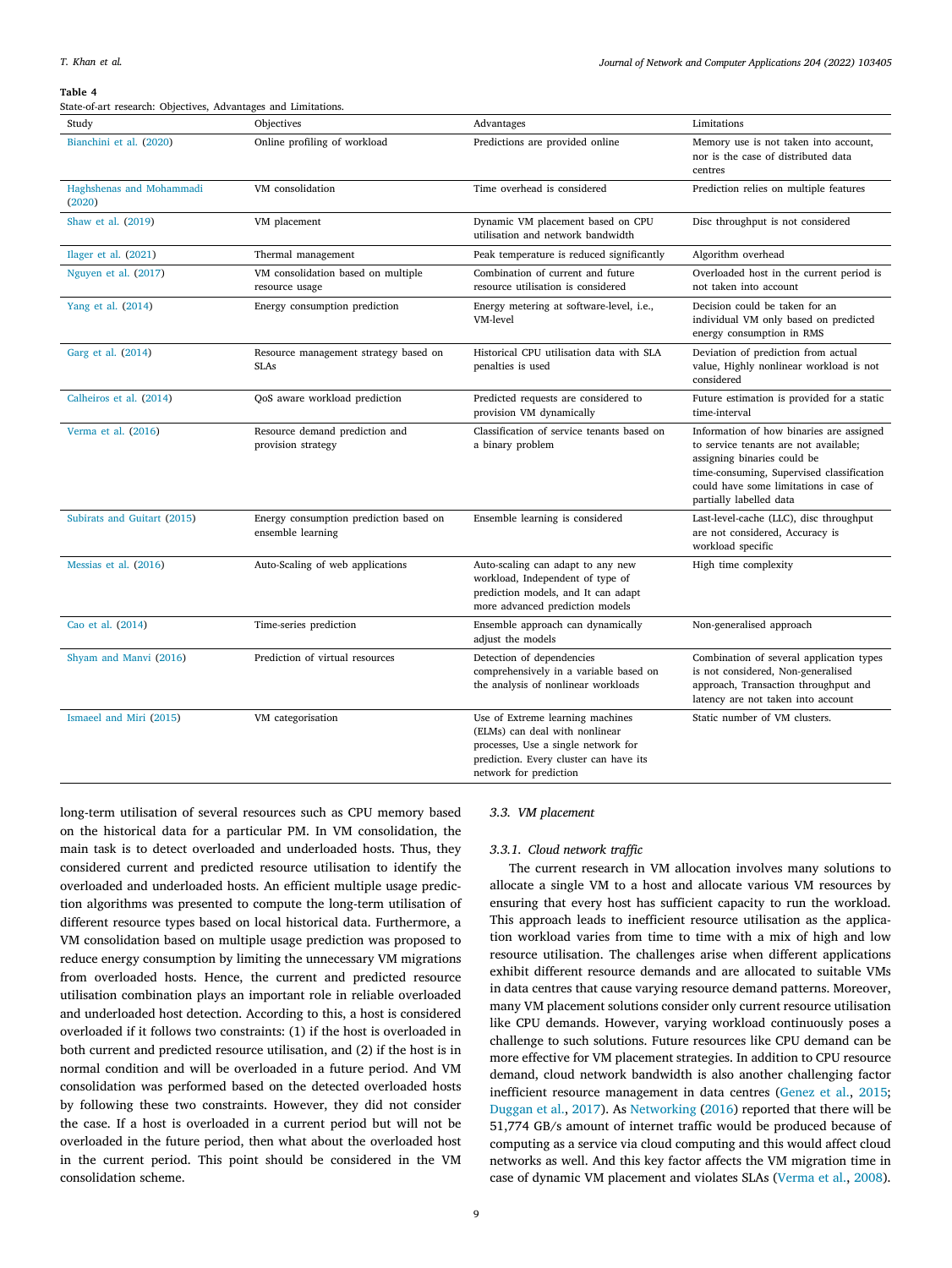*Journal of Network and Computer Applications 204 (2022) 103405*

<span id="page-9-0"></span>

Machine learning-centric resource management challenges and future research directions.

| X              | Challenges (Section 3.X)                                                                                                                   | Future Research Directions (Section 4.X)                                                                                                                                                                                                                                                                                                                                                                                              |
|----------------|--------------------------------------------------------------------------------------------------------------------------------------------|---------------------------------------------------------------------------------------------------------------------------------------------------------------------------------------------------------------------------------------------------------------------------------------------------------------------------------------------------------------------------------------------------------------------------------------|
| $\mathbf{1}$   | Online profiling of nonlinear workload, Prediction accuracy, Time<br>complexity                                                            | More precise estimate of prior workload using advanced ML<br>models, Prediction of memory utilisation in physical resource<br>exhaustion along with CPU utilisation, Semi-supervised classification<br>in categorising VMs                                                                                                                                                                                                            |
| $\overline{2}$ | Excessive VM migrations, Host overutilisation, Memory and disc<br>utilisation in VM consolidation                                          | Overloaded host detection based on the combination of CPU,<br>memory, and bandwidth utilisation, Workload prediction using DL<br>methods like LSTM, GRU, etc.                                                                                                                                                                                                                                                                         |
| 3              | Non-linear resource utilisation, Various resource demands patterns,<br>Cloud network bandwidth                                             | Consideration of disc throughput along with CPU and bandwidth<br>utilisation in VM placement heuristics                                                                                                                                                                                                                                                                                                                               |
| $\overline{4}$ | To cool down the host, Cost of the cooling system, Thermal<br>management                                                                   | Prior CPU estimation-based resource provisioning, Use of GRU for<br>inlet temperature prediction only                                                                                                                                                                                                                                                                                                                                 |
| 5              | Rapid degradation of load, Unnecessary VM migration overhead                                                                               | Development of ML algorithm with dynamic resource utilisation<br>threshold                                                                                                                                                                                                                                                                                                                                                            |
| 6              | Prediction of energy consumption at VM level, Performance<br>degradation due to lower the CPU frequency of server                          | Prediction of energy consumption state at VM level using clustering<br>analysis                                                                                                                                                                                                                                                                                                                                                       |
| 7              | Resource wastage, Resource prediction in the presence of<br>computationally intensive applications                                         | To involve current and future requirements of resources like CPU,<br>memory and bandwidth and SLAs such as compute-intensive<br>non-interactive jobs and transactional applications in VM dynamic<br>consolidation, To consider a combination of provisioned and utilised<br>resources like CPU and memory in dynamic resource provisioning                                                                                           |
| 8              | High utilisation, The exact number of resources in the presence of<br>varying load                                                         | To deal with reactive approaches in resource provisioning, Adhoc<br>decisions in dynamic resource provisioning, To predict the peak<br>utilisation of resources using different ML models, Ensemble<br>learning, Estimating future web requests with a dynamic time<br>interval                                                                                                                                                       |
| 9              | To obtain historical data, Amount of resources, Varying resource<br>requirements                                                           | To classify service tenants using clustering or semi-supervised<br>clustering                                                                                                                                                                                                                                                                                                                                                         |
| 10             | Prediction of energy consumption in real-time production                                                                                   | To consider memory, disc, and network components system in<br>energy consumption prediction, To inspect nonlinear relationships<br>such as polynomial or exponential between virtual resource and<br>energy consumption, Combine information provided by an<br>individual model, To keep track of the value of the parameter of<br>each model from the record, To feed the ML model with average<br>workload performance for training |
| 11             | Prediction accuracy in proactive approaches, Limitations of<br>statistical learning over machine learning                                  | To use ML methods to forecast workload instead of statistical<br>methods, To use feature selection methods such as wrappers, filters,<br>the embedded method in ML models                                                                                                                                                                                                                                                             |
| 12             | Arrival of new patterns in workload, No single ML model for<br>all-time series, Fixed prediction models in ensemble learning<br>approaches | Generalised ensemble framework, Novel models incorporating both<br>global and local parameters, Ensemble learning, Prediction using<br>advanced neural networks like Temporal Convolution Networks<br>(TCN)                                                                                                                                                                                                                           |
| 13             | Dynamic resource prediction, optimal data training in ML model                                                                             | Optimisation of hyperparameters of ML models using heuristics like<br>Grid Search, Random Search, Bayesian Optimisation, Gradient-based<br>Optimisation, and Evolutionary Optimisation                                                                                                                                                                                                                                                |
| 14             | Multiple virtual resources, Demand prediction of each type of<br>virtual resource                                                          | To categorise the VMs using advanced clustering approaches like<br>cluster ensemble involving clustering accuracy, time complexity and<br>resource usage (CPU and memory utilisation) as model evaluation<br>criteria                                                                                                                                                                                                                 |
|                |                                                                                                                                            |                                                                                                                                                                                                                                                                                                                                                                                                                                       |

([Shaw et al.](#page-16-26), [2019](#page-16-26)) They proposed a network-aware predictive VM placement heuristic to reduce energy consumption and SLA violations by considering CPU demand and network bandwidth. The main advantage of their work was to design a dynamic VM placement strategy based on the prediction of both CPU utilisation and network bandwidth because estimating network bandwidth in case of large VM migration contributes to making decisions with improved scheduling and makes VM placement efficient reliable. Thus, VM placement strategies should consider future insights of resources to balance limited resource availability and energy-efficient management. However, they did not consider another aspect, disc throughput, that may also affect VM migration time [\(Brewer et al.,](#page-14-24) [2016\)](#page-14-24).

# *3.4. Thermal management*

### *3.4.1. Host temperature*

In modern cloud data centres, minimising host temperature is a challenging issue. This is caused by the released heat in the process

of energy consumption by the host. The cooling systems are deployed to rid this dissipated heat to keep the host's temperature below the threshold. This increased temperature directly affects the cost of the cooling system and has become a challenging issue to resolve in resource management systems. It also creates hot spots in the system and is responsible for several system failures. Thus, thermal management is necessary and challenging due to this dynamic behaviour of the host's temperature.

[Ilager et al.](#page-15-44) [\(2021](#page-15-44)) proposed a thermal aware predictive scheduling approach to reduce the peak temperature of a host and energy consumption. Since most data centres have monitoring sensors to record several parameters such as resource usage, energy consumption, thermal reading, and fan speed readings, this kind of data was collected from the University of Melbourne's private cloud data centre. They predicted host temperature using several machine learning algorithms. They proposed a thermal aware scheduling algorithm to minimise the peak temperature of hosts while migrating VMs to the fewest hosts to reduce energy consumption. In this approach, the prediction model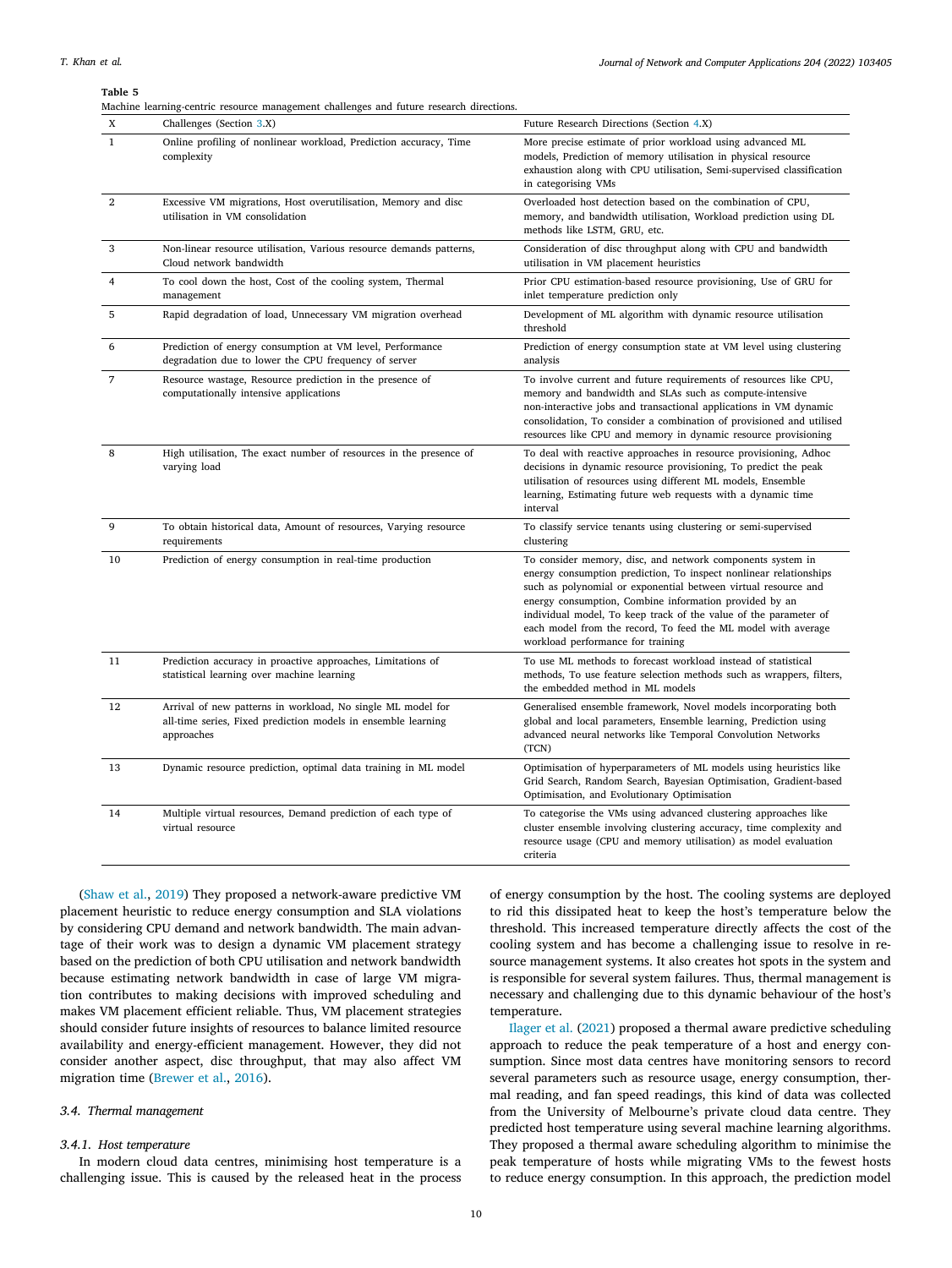is invoked to predict the host temperature, and further scheduling is guided. The main advantage of their work is that they reduce the peak temperature up to 6.5◦ and 34% energy consumption in comparison to existing algorithms, and it was reported ([Gao,](#page-15-13) [2014\)](#page-15-13) that reducing even one degree in temperature can save up to millions of dollars in a large-scale data centre. They consider the host's ambient temperature for prediction instead of CPU temperature that combines inlet temperature and CPU temperature; however, it may increase the algorithm overhead.

# *3.5. Resource provisioning*

### *3.5.1. SLA-based VM management*

Over-provisioning has long been used in data centres to prevent the worst-case scenario of peak load utilisation while still meeting SLA obligations ?. However, during regular hours, the hosts use very little energy, resulting in resource waste. [Reiss et al.](#page-15-36) [\(2012](#page-15-36)) studied actual workload traces of VMs' resource utilisation from the Google data center and found that the average CPU and memory utilisation were less than 60% and 50%, respectively. Overprovisioning of services, as a result, results in additional maintenance costs in host cooling and administrative activities [\(Sun et al.,](#page-16-8) [2016\)](#page-16-8). Research has aimed to solve this difficult problem by using dynamic resource provisioning of resources in virtualisation technology. Still, it primarily focuses on a particular form of SLA or application, such as transactional workload. However, computationally intensive applications are increasingly becoming a part of enterprise data centres, which run multiple types of applications on multiple VMs without considering SLA criteria, such as the deadline that results in an under-utilised host. In the case of resource estimation, this factor presents a unique challenge.

[Garg et al.](#page-15-41) [\(2014](#page-15-41)) suggested a novel resource management approach that took into account various types of SLA specifications for various applications operating on various VMs. This approach addresses two types of applications: non-interactive compute-intensive jobs and transactional applications. Both types of applications had a wide range of SLA criteria and specifications. The key benefit of their work was that they used historical CPU utilisation data combined with SLA penalties to forecast potential insight, allowing them to make complex placement decisions in response to shifts in transactional workload and scheduled jobs, taking into account CPU cycles in case of under-utilisation during usual or off-peak periods. The sample of VM CPU usage was used to train an artificial neural network (ANN) to predict VM CPU usage for the next two hours, with the result plotted against actual usage. The  $X$ -axis was distributed at a regular interval of 5 min. We saw some shortcomings in their work at this point: (1) When there is a wide variance in preparation, the ANN forecast deviates from the actual value in some situations, (2) In a few instances, it also predicts low CPU utilisation from the actual value, (3) They did not take into account highly nonlinear data. The testing data had no nonlinear variation, and non-linearity in workload is a major issue nowadays, as data centres have very high non-linearity in workload, which leads to a variety of issues such as high energy consumption, inconsistent QoS and SLA violations ([Kumar et al.,](#page-15-0) [2020b](#page-15-0)).

# *3.5.2. QoS-aware resource provisioning*

<span id="page-10-0"></span>The pattern of evaluating applications deployed on running VMs in modern data centres varies from time to time, i.e., many users attempt to access the application simultaneously. As a result, in the cloud, static resource allocation to SaaS applications is inefficient because it results in nonlinear resource use during low demand and high utilisation periods. When demand is low, available resources are wasted, resulting in excessive overheads and costs for the cloud service provider; when demand is high, available resources can be inadequate, resulting in weak QoS. This problem can be solved with dynamic resource provisioning. Still, in this case, the difficulty is determining the correct number of resources to deploy in a given period to satisfy

QoS requirements when varying workload is available. This challenge is being addressed in two ways: reactively and proactively. The latter has been significantly modified because it is dependent on future load variations before their occurrence, i.e., estimating the QoS parameters in advance.

[Calheiros et al.](#page-14-20) [\(2014](#page-14-20)) proposed an ARIMA-based workload prediction model. The main benefit of their work was that the expected requests were used to dynamically provision VMs in an elastic cloud environment while taking into account QoS parameters such as response time and rejection rate. The accuracy of forecast user requests was also assessed to see how it affected resource use and QoS parameters. However, we would like to draw your attention to the following limitation in this work. They gathered historical web request data from the Wikimedia Foundation [\(Amekraz and Hadi,](#page-14-25) [2018\)](#page-14-25) and fed it into a component of their proposed model called *Workload Analyser*. The ARIMA model was used in this component to provide a future estimation for a specific time interval that can be adjusted for a specific application. The time interval should be long enough to allow for the placement of a new VM for optimal system utilisation. This static time interval may cause issues if a VM deployment time is less than this static time interval, as the extra remaining time may affect QoS parameters such as response time.

# *3.5.3. Varying patterns of service tenant in resource allocation*

Resource demand prediction in a multi-tenant service cloud environment requires historical data to learn the past profiles of service tenants, which is challenging due to the need to update the prediction model regularly because the profiles or trends of service tenants change. Another challenge is maintaining the number of resources required by a service tenant to conduct its operations, which is dependent on many factors, including (1) the operation type, (2) the specific period when the operation is conducted, and (3) the load faced by the service tenant at a specific time. As a result, it presents a challenge because a service tenant's resource requirements can shift. This is a critical topic to address when dealing with resource provisioning using proactive methods for a single service tenant and multiple service tenants.

In multi-tenant service clouds, ([Verma et al.,](#page-16-25) [2016\)](#page-16-25) a dynamic resource demand prediction and provisioning approach was proposed to assign resources in advance. They divided the service tenants into groups based on whether or not their resource use would rise in the future. As a result, the proposed system forecasts resource demand with priority for only those service tenants whose resource demand was expected to increase, reducing the time required for prediction, which may affect the total time of all operations, thereby affecting QoS. Furthermore, the proposed mechanism used the Best-fit decreasing heuristic method to determine the efficiency of maximum PMs utilisation by combining the service tenants with the matched VMs and allocating them to physical machines (PMs). The most significant aspect of this research is that it classifies service tenants based on a binary issue of whether resource demand will increase or not and then predicts resource demand for tenants whose resource demand will increase, resulting in a decrease in computational time and cost of prediction. However, (1) we cannot determine on what basis they mark binaries (0, 1) with the service tenants' characteristics, even though labelling data is needed to classify it using supervised learning techniques. (2) If we presume that the service tenants' features were labelled with binaries based on some condition, then labelling the data in a large-scale multitenant cloud would be time-consuming and increase the prediction cost. (3) Some data may be accessible without labels in a large-scale distributed multi-tenant cloud, in which case supervised classification would not work.

In summary, ML techniques, although presents significant challenges in adopting to resource management of Cloud, with the advancements of fundamental ML algorithms and tools, we envision Ml-centric resource management will become pervasive. In the next section, we discuss potential research directions in regard to utilising ML techniques in various cloud resource management tasks.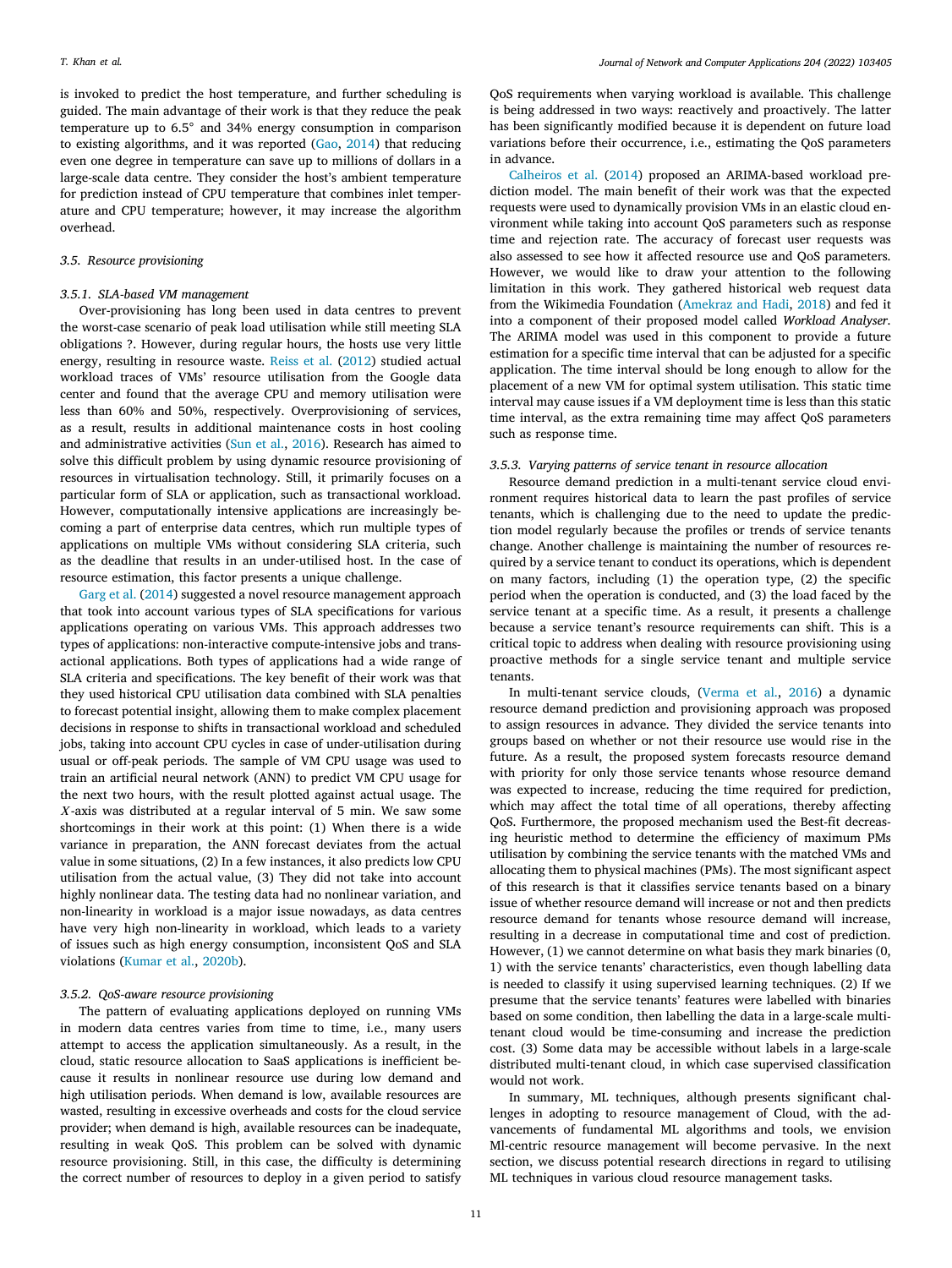# **4. Future research directions**

# <span id="page-11-0"></span>*4.1. Workload prediction*

# *4.1.1. ML in energy consumption prediction*

Apart from the CPU, a system power model includes memory, disc, and network components so that these components could be considered as well. The current study looks at the linear relationship between these metrics and energy consumption; however, nonlinear relationships, such as polynomial or exponential, could be explored in the future. In addition, the best individual model is chosen in an ensemble learning approach, which may or may not be the best solution. Another option is to combine the information provided by each model and analyse the results. This can be accomplished by estimating the average using weights based on each predictor's mean average error. Furthermore, each workload type requires its own set of configuration parameters. The future research direction is to keep track of the value of the parameter of each model from the record that has increased the maximum utilisation of resources and to use them in real-time scenarios to adapt the models to the workload type of each VM. In addition, the forecast accuracy is also affected by a sudden change in the use of resources. Therefore, a further future research direction is to feed the ML model with average workload performance, such as CPU utilisation.

### *4.1.2. Performance and online profiling of workload*

The efficiency of the intelligent resource management system is determined by many factors, including the accuracy and time complexity of the prediction model. Huge corporations such as Google, Microsoft, Amazon, and others are in charge of extremely complex data centres with a wide range of workloads. As a result, in the presence of such a highly variable or nonlinear workload for VMs, a more accurate estimation of prior workload is a future research direction by employing more sophisticated ML and DL modes. Furthermore, the time complexity of an algorithm is a measurement of its performance in terms of the time it takes to run the input code. As a result, the algorithm should be designed to be as simple as possible in terms of time complexity. Furthermore, online profiling is necessary to prevent VM blackouts until they are running in development, as well as various resource utilisation such as CPU and memory, which are major contributors to physical resource exhaustion and should be considered for prediction. [Cortez et al.](#page-14-5) ([2017\)](#page-14-5), [Bianchini et al.](#page-14-1) [\(2020](#page-14-1)) conducted online workload profiling and provided an analysis to determine if a virtual machine is interactive or delay-insensitive. To categorise VMs into these two groups, they used supervised classification. In this situation, semisupervised learning [\(Zhu and Goldberg](#page-16-29), [2009\)](#page-16-29) may play a vital role and maybe a potential research direction to train the data with these partial labels and perform classification with promising accuracy in large-scale distributed data centres.

### *4.1.3. Prediction accuracy in auto-scaling of web applications*

Machine learning models may be used to predict workload in the future, which has many advantages: (1) Machine Learning learns from data without the need for explicit programming. (2) Machine Learning can learn from billions of observations and features, (3) Machine Learning relies less on assumptions and, in most cases, disregards them. (4) Machine Learning emphasises predictions, supervised learning, unsupervised learning, and semi-supervised learning (5) Machine Learning uses iterations to identify patterns in a dataset, requiring far less human effort. The training of multiple features is needed to predict the target variable, which increases the time complexity of machine learning methods like regression. As a result of the existence of redundant features, ML methods suffer from latency and computational complexity problems when processing multiple features. In such datasets, the number of functions, feature dependency, number of records, feature types, and nested feature categories substantially increase ML methods' processing time. As a result, future research

should concentrate on using suitable feature selection methods, such as wrappers, filters, embedded methods, and enhanced versions ([Majeed](#page-15-47), [2019\)](#page-15-47), to effectively overcome the computation speed versus accuracy trade-off when processing large and complex datasets.

# *4.1.4. Time-series prediction data*

Developing a generalised ensemble framework for any type of dataset in cloud time-series workload data is a future research direction. Deep learning (DL), in general, is a rapidly expanding and broad research field that involves novel architectures. However, researchers are never sure when to adapt which methods to which situations. [Hewa](#page-15-48)[malage et al.](#page-15-48) ([2021\)](#page-15-48) used global NN models, which are prone to outlier errors in some time series. As a result, novel models incorporating both global and local parameters for individual time series must be developed in the form of hierarchical models. These models can be combined with ensembling, which involves training multiple models with the same dataset in different ways. Furthermore, CNNs have long been used for image processing, but they are now being used to forecast time series data. According to [Lai et al.](#page-15-49) [\(2018](#page-15-49)), [Shih et al.](#page-16-30) ([2019\)](#page-16-30), traditional RNN models are ineffective at modelling seasonality in time series forecasting. As a result, they combine CNN filters for local dependencies and a custom attention score function for longterm dependencies. To capture seasonality patterns, [Lai et al.](#page-15-49) ([2018\)](#page-15-49) has also tried recurrent skip connections. [Oord et al.](#page-15-50) [\(2016](#page-15-50)) developed Dilated Causal Convolutions to effectively capture long-range dependencies along the temporal dimension. They have recently been used in conjunction with CNNs to solve problems involving time series forecasting. Temporal Convolution Networks (TCN), which combine dilated convolutions and residual skip connections, have also been introduced as more advanced CNNs ([Borovykh et al.,](#page-14-26) [2017](#page-14-26)). According to [Bai et al.](#page-14-27) ([2018\)](#page-14-27) TCNs are promising NN architectures for sequence modelling tasks, in addition to being efficient in training. As a result, using CNNs instead of RNNs could provide a competitive advantage for forecasting practitioners. As a consequence, these potentially advanced neural networks could be used in the future to forecast workload time series in cloud infrastructure.

# *4.1.5. Data training*

Optimising machine learning hyperparameters aims to find the hyperparameters for a particular machine learning algorithm that achieves the best performances on validation data. The hyperparameters are set by the experts before the training, contrary to the model parameters. The number of trees in a random forest, for example, is a hyperparameter, whereas the weights in a neural network are model parameters learned during training. Size and decay are support vector machine hyperparameters (SVM) and k in k-nearest neighbours (KNN), respectively. Furthermore, hyperparameter optimisation returns an optimal model that reduces a predefined loss function and, as a result, improves the accuracy on given independent data by finding a combination of hyperparameters. Hyperparameters can thus have a direct effect on machine learning algorithm training. Therefore, it is critical to understand how to optimise them to achieve maximum performance. This points to a future research direction of optimising the hyperparameters of ML algorithms for achieving optimal dataset training. This can be accomplished by employing common heuristics such as Grid Search, Random Search, Bayesian Optimisation, Gradientbased Optimisation, and Evolutionary Optimisation [\(Feurer and Hutter](#page-15-51), [2019\)](#page-15-51).

# *4.2. Runtime VM management*

### *4.2.1. Multiple resource usage in VM consolidation*

A host is considered overloaded during the VM consolidation phase if CPU utilisation reaches a throughput threshold, such as 80% ([Nguyen](#page-15-43) [et al.](#page-15-43), [2017\)](#page-15-43). However, other resource utilisation, such as memory and bandwidth use [\(Abdelsamea et al.,](#page-14-28) [2017\)](#page-14-28), leads to host overloading.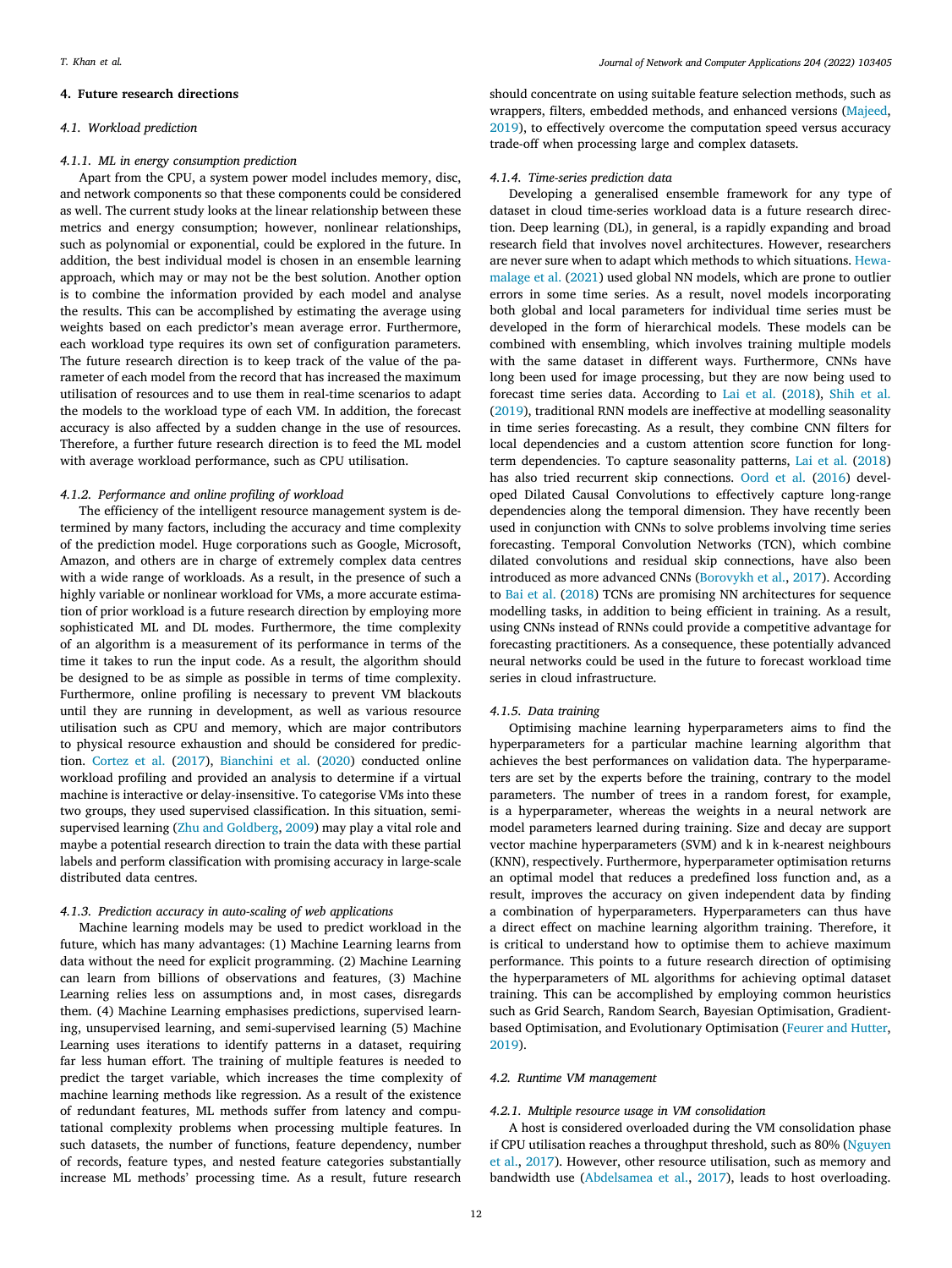As a result, detecting overloaded hosts using a combination of CPU, memory, and bandwidth use is a potential research direction in the VM consolidation phase. For an efficient VM consolidation operation, the estimation of current and future CPU, memory, and bandwidth use should be addressed. The current study ([Abdelsamea et al.](#page-14-28), [2017](#page-14-28); [Haghshenas and Mohammadi,](#page-15-39) [2020\)](#page-15-39) involves a variety of machine learning algorithms, such as linear regression and multiple regression, in which the model's training is based on multiple features to simulate a target variable, such as CPU utilisation. The training time of multiple features will affect the VM migration time in the VM consolidation process, which affects QoS and SLAs in large-scale distributed data centres where millions of VMs are running in production. As a result, dealing with the training time of ML models is a potential future research direction. Different deep learning (DL) approaches, such as Long Short-Term Memory (LSTM) networks ([Hochreiter and Schmidhuber](#page-15-52), [1997\)](#page-15-52) and Gated Recurrent Unit (GRU) [\(Cho et al.](#page-14-29), [2014](#page-14-29)), can deal with training time by avoiding the overheads of multiple features by using a single feature, such as a vector of CPU utilisation, as an input for training to predict its next state in the future.

### *4.2.2. Multi-dimensional resource requirement*

As stated in Section [3.2.2,](#page-6-0) there is a future research direction to categorise the VMs and develop a prediction model for each cluster to address the multi-resource demand challenges. However, using a clustering algorithm such as K-means can limit the number of clusters available, causing a VM to be placed in the incorrect cluster. A clustering ensemble can be a better approach than clustering because it aims to combine multiple clustering algorithms to produce a final consensus solution that is more robust and accurate than a single clustering algorithm ([Alqurashi and Wang,](#page-14-30) [2019\)](#page-14-30). In this literature ([Boongoen and](#page-14-31) [Iam-On,](#page-14-31) [2018](#page-14-31)) mentions several clustering ensemble methods. Furthermore, in a recent work ([Kadhim et al.,](#page-15-53) [2019\)](#page-15-53), two additional evaluation criteria, such as time complexity and resource usage (CPU and memory usage), were considered to evaluate the novel clustering ensemble, in addition to clustering accuracy. Thus, advanced clustering methods such as clustering ensembles can be used in the future to achieve the best clusters with the highest precision, least time complexity, and least resource consumption.

### *4.2.3. Energy metering at software-level*

Many power management decisions, such as power capping, will benefit from the visibility of energy usage at the host and VM levels. At the host level, energy consumption is simple to predict or calculate since modern data centres have several built-in sensors that track it. Still, it is difficult to measure at the VM level because to measure the energy consumption induced by memory, and we must collect LLC (last-level-cache) events raised by each VM on each core, which is difficult to do ([Kansal et al.,](#page-15-54) [2010;](#page-15-54) [Zhao-Hui and Qin-Ming](#page-16-31), [2012](#page-16-31)). Rather than calculating or predicting energy consumption at the VM level, clustering analysis may be used to determine the status of VMs in terms of energy consumption, such as low, moderate, or critical. Thus, dividing VMs by conducting clustering analysis based on highly corelated features with energy consumption at the VM-level is a potential research direction, and there would be no need to obtain host-level features. ML techniques such as ChiSquare Score, Fisher Score, Gini Index, and Correlation-based Feature Selection (CFS) can be used to find the correlation with energy consumption ([Vora and Yang](#page-16-32), [2017](#page-16-32)). Then, using a clustering algorithm or a clustering ensemble [\(Kadhim](#page-15-53) [et al.,](#page-15-53) [2019](#page-15-53)), a clustering analysis can be performed to determine which VMs are in low and critical energy-consuming states. By doing so, a group of VMs can be managed together in a data centre's resource management system, potentially reducing response time and improving QoS.

# *4.2.4. Usage level management*

The overloaded host detection's static threshold can result in unreliable VM migration. If the utilisation of a VM's resources degrades in a short period, there is no need to migrate the VM. In this case, the algorithm should have a dynamic resource utilisation threshold that automatically prevents VM migration when it reaches the fixed threshold, taking into account near-future data. This is the future research direction for efficient VM migration in VM consolidation. Furthermore, VMs should be migrated if the near future information has a long period of load degradation.

# *4.3. VM placement*

### *4.3.1. Cloud network traffic*

The problem of varying patterns of various types of workloads when considering current resource utilisation in VM allocation on a host is a challenge. As a result, predicting potential resource demand, such as CPU and network bandwidth, has proven to be an alternative approach ([Shaw et al.](#page-16-26), [2019\)](#page-16-26). However, disc throughput is a significant factor to consider in addition to these resources. In VM placement heuristics, taking disc throughput into account is a new research direction. It calculates the amount of data that can be stored, read, and written per second. [Brewer et al.](#page-14-24) [\(2016\)](#page-14-24) published a report stating that disc tail latency, especially reads, is a key factor when delivering online services where a user is waiting for a response. As a result, disc throughput can play a role in VM migration time, affecting tail latency time and violating SLAs. Therefore, according to our vision, a prior maximum estimate of disc throughput will play a critical role in avoiding delay.

### *4.4. Thermal management*

### *4.4.1. Host temperature*

[Ilager et al.](#page-15-44) [\(2021](#page-15-44)) proposed a scheduling algorithm to minimise the host temperature driven by the host temperature prediction computed using several ML algorithms. Consequently, estimating host temperature ahead of time can help with thermal management decisions like VM migration to reduce host temperature, i.e., CPU temperature. [Ilager](#page-15-44) [et al.](#page-15-44) ([2021\)](#page-15-44), on the other hand, it took into account the ambient temperature for prediction, which is a combination of CPU and inlet temperature. This could increase algorithm overhead. Furthermore, they discovered that the host's CPU temperature is primarily affected by CPU load and power consumption. As a result, it is being waited for the CPU to become overloaded, causing the temperature to rise, resulting in additional cooling costs for the host. As a potential research topic, Prior CPU estimation-based resource provisioning can prevent the CPU from overloading and save energy. Then we will only have to deal with the inlet temperature, which may reduce the thermal management algorithm's overhead. Furthermore, several ML algorithms necessitate a significant amount of training time due to the training of multiple features, which can slow down VM migration. It will cause VM migration to be delayed, which will slow down host temperature degradation and add to the cost. Thus, using an ML or DL method like GRU, where the inlet temperature can be used as an input to train a model that can predict its future state using single feature training, could be an alternative. Doing so can avoid an overhead algorithm, a delay in VM migration, a delay in minimising the host temperature.

### *4.5. Resource provisioning*

# *4.5.1. SLA-based VM management*

Future research directions for avoiding nonlinear resource utilisation in modern data centres include dynamic resource provisioning and dynamic VM consolidation, which take into account various types of VM resources such as CPU, memory, and bandwidth, current and future resource needs, and SLAs such as compute-intensive non-interactive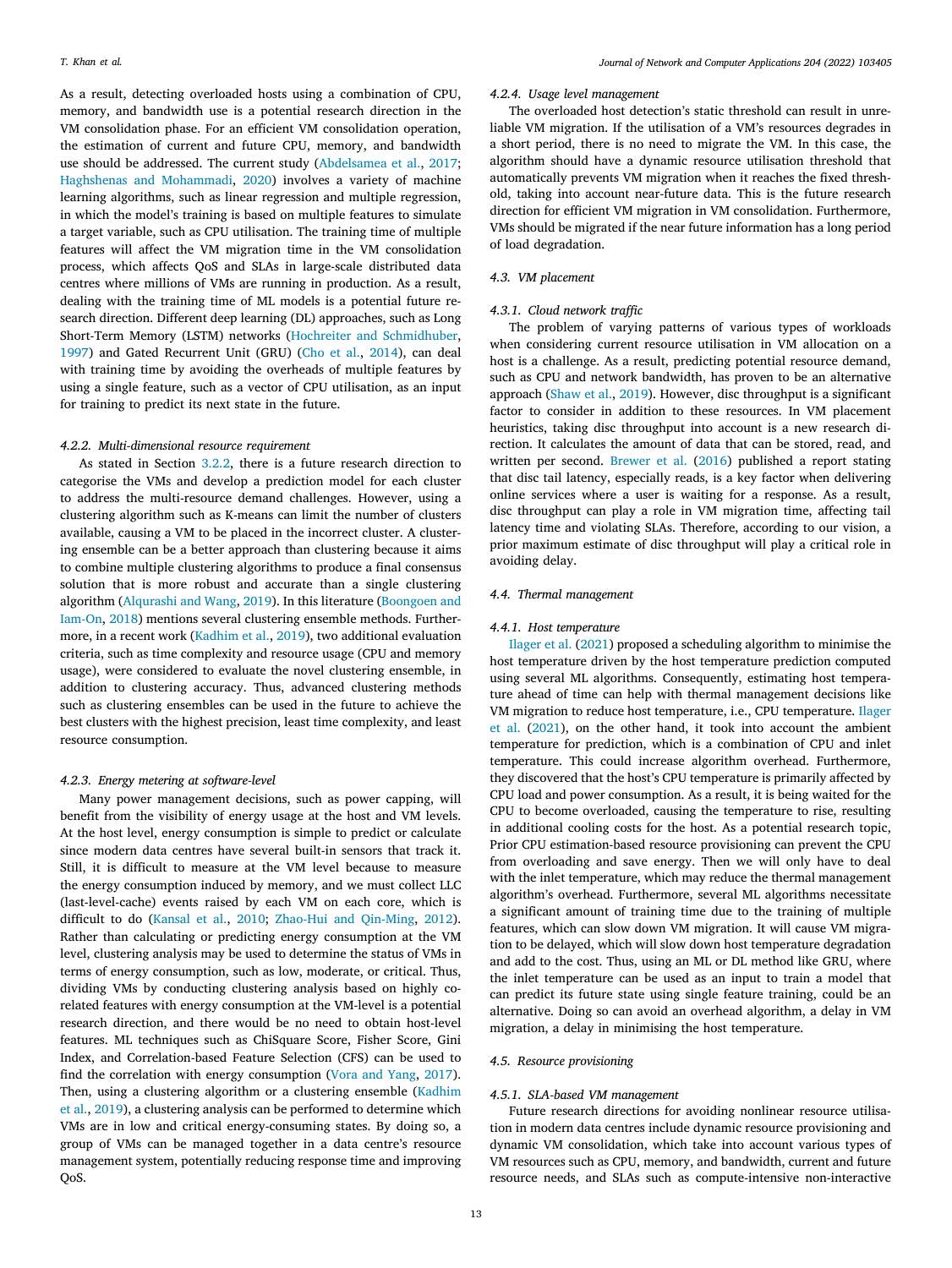jobs and transactional applications. Both of these methods rely heavily on accurate resource prediction. [Garg et al.](#page-15-41) ([2014\)](#page-15-41), for example, they provided long-term CPU utilisation forecasts that differed significantly from actual test phase data due to a substantial shift in CPU utilisation during the training phase, which is critical for dealing with nonlinear utilisation in modern data centres. Future research will focus on optimising hyperparameters used in Artificial Neural Network (ANN) learning, such as mini-batch size, epochs, and several neurons. The model is said to work better if trained on the data in an optimised manner. The observation of the validation and loss graphs estimated with these optimised hyperparameters may indicate that the model has learned a lot when both plots begin moving closely and consistently, and learning should be stopped at these optimised parameters.

# *4.5.2. QoS-aware resource provisioning*

This study uses constructive dynamic resource provisioning based on workload estimation using historical data to improve QoS parameters like response time and rejection rate. Future research could deal with it reactively, with resource provisioning occurring after resource demand, such as the number of requests, has arrived. Furthermore, according to the current study ([Calheiros et al.,](#page-14-20) [2014](#page-14-20)), the error in request prediction can be mitigated by Adhoc decisions in dynamic resource provisioning, which can help to boost poor QoS efficiency. Furthermore, there is a potential research direction to forecast peak CPU use using more sophisticated ML models such as XGBoost ([Chen](#page-14-32) [and Guestrin,](#page-14-32) [2016\)](#page-14-32), LSTM ([Hochreiter and Schmidhuber](#page-15-52), [1997](#page-15-52)), and GRU [\(Cho et al.,](#page-14-29) [2014\)](#page-14-29) in a correct manner that cannot be equipped with the ARIMA model. Furthermore, no single machine learning algorithm can suit any non-linear workload with time-series data, necessitating an ensemble learning approach in which various ML and DL methods can be used in the future. After that, the best-performing model can be selected for potential use. [Calheiros et al.](#page-14-20) [\(2014](#page-14-20)), as discussed in Section [3.5.2](#page-10-0), estimates web requests based on a static time interval that can affect response time. Therefore, pAs a result, it can be addressed by estimating future web requests with a dynamic time interval that adjusts automatically based on the VM deployment time. In such a way that the time interval of estimation can be equivalent to the VM deployment time, and the remaining time can be avoided if the VM deployment time is much shorter than this static time interval that affects the QoS parameter as the response time. Prior estimation of VM deployment time based on historical data should be computed and used in the above-mentioned case to satisfy the condition of equivalence with the estimated time of the request prediction.

In summary, ML techniques provide numerous opportunities to apply them for various resource management tasks as described in this section. However, ensuring availability of quality data, careful selection of suitable ML models, and performance guarantee is necessary to successfully deploy them on real Cloud environments.

### *4.5.3. Varying patterns of service tenant in resource allocation*

Clustering analysis, which does not require any data labelling, could classify service tenants as a future research direction. Based on historical resource demands, similar patterns of service tenants can be automatically obtained. By observing the similarity between data using clustering, service tenants with high and low resource demand can be distinguished, and predictions for those with high resource demand can be provided using ML and DL regression techniques. In the case of a distributed data centre where data is dispersed and partial labels are available, a concept is known as semi-supervised clustering ([Śmieja](#page-16-33) [et al.](#page-16-33), [2020](#page-16-33)) can be used, in which unsupervised data is given a little supervision using partial labels and techniques such as instancelevel constraints [\(Wagstaff and Cardie,](#page-16-34) [2000\)](#page-16-34) and relative distance constraints ([Cho et al.](#page-14-29), [2014\)](#page-14-29).

# *4.6. Answering of research questions*

In this subsection, we answer the research questions raised in Section [1.2](#page-2-2) based on the detailed study done in this article.

- The temporal complexity of an ML algorithm is the number of operations it must perform to achieve its goal in relation to the size of the input. To put it another way, it takes time to finish the task. The desire to minimise the complexity of a model can occur for a variety of reasons, the most common of which is to reduce computational needs. However, complexity cannot be reduced arbitrarily because that is the only model that produced good results after several iterations of training and testing. It is important to optimise the ML models to reduce the number of training rounds and achieve the required accuracy by carefully selecting the training parameters. This matter is currently being researched and [Koning et al.](#page-15-55) [\(2019](#page-15-55)) proposes a solution to this difficulty for CNNs used for exoplanet identification.
- To improve the accuracy of prediction models, several techniques are employed, such as using LSTM encoders with an attention mechanism can improve workload prediction accuracy. An automatic decision mechanism for input weights and hidden biases is used in an extreme learning machine that requires many hidden neurons to obtain decent results. Using a neural network and a self-adaptive differential evolution method is another option. Another alternative is to use a clustering-based workload prediction method, which divides all tasks into groups and then trains a prediction model for each one.
- The training time of an ML algorithm can be reduced using several techniques including reducing the input size to the necessary dimensions, ensuring that critical features are not lost. Prepossessing the data to make it zero mean and normalise it by dividing it by the standard deviation or the difference between the maximum and minimum values. In addition, maintaining a network depth and width that is neither too large nor too little. Alternatively, always utilise the theoretically proven standard architecture and initialise weights using tried-and-true methods like Xavier Initialisation. An appropriate learning rate should be determined by trying several and selecting the one that reduces error the most in relation to the number of epochs. Also, while executing gradient descent, employ the learning rate decay approach to ensure you do not skip a solution. Always double-check the epochs. There is no point in taking more epochs if you cannot enhance your mistake or accuracy beyond a certain point. The batch size should be determined by the amount of RAM available and the number of CPUs/GPUs. If the batch cannot be fully loaded in memory, operations will be slowed owing to paging between memory and the filesystem. Use batch normalisation to treat and process data through the pipeline (feedforward). This data transformation aids in the faster learning of weights, resulting in faster optimisation.
- To reduce the operational complexity in VM management, VMs can be categorised in similar groups by using clustering algorithms ([Jain et al.](#page-15-56), [1999\)](#page-15-56) and cluster ensembles ([Ghosh and](#page-15-57) [Acharya,](#page-15-57) [2011](#page-15-57)) and resource management actions can be enforced on the group of VMs instead of building individual models for each VM.
- The energy efficient Clouds can be achieved by variety of resource management measures. By limiting the number of active servers, the energy consumption of servers can be reduced. This is commonly accomplished by scheduling optimisation, which is a common strategy for green clouds and is considered ([Xian](#page-16-35) [et al.,](#page-16-35) [2007\)](#page-16-35) more efficient in terms of cost, utilised resources, and scalability than hardware optimisation. To reduce the amount of power utilised, it is necessary to find a proper mapping between demands for VMs and actual servers.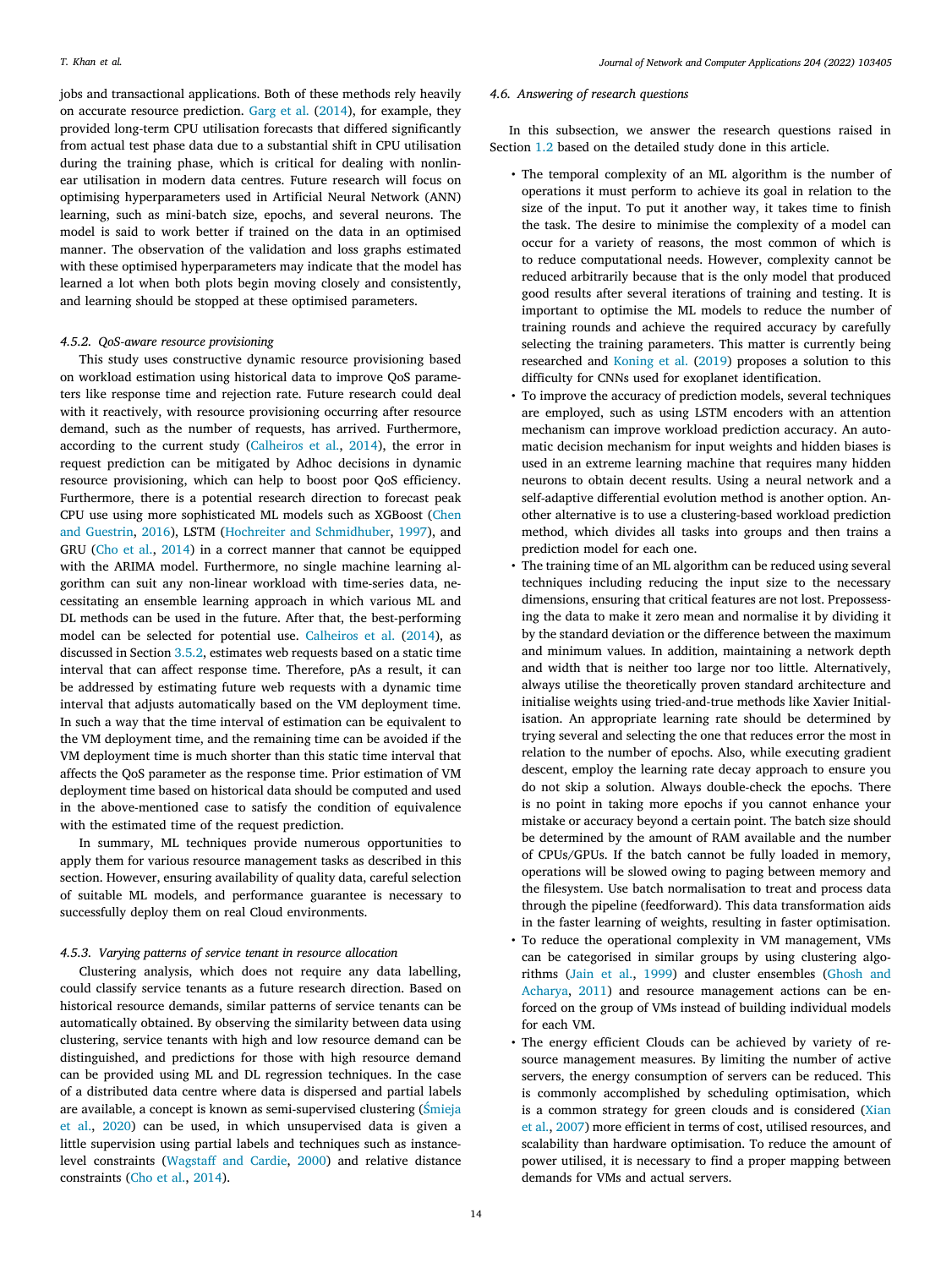### **5. Summary and conclusions**

<span id="page-14-8"></span>Cloud computing systems are immensely complex, huge in scale, and diverse, allowing for the development of highly networked resource-intensive corporate, scientific, and personal applications. In such a complex infrastructure, holistic resource management has become a difficult undertaking. In today's cloud computing context, state-of-the-art rule-based or heuristic resource management systems are insufficient. RMS rules must deal with vast size, heterogeneity, and shifting workload demands. Therefore, we need data-driven AI techniques that draw critical insights from data, learn from surroundings, and make resource management decisions based on that learning. In this paper, we discuss the challenges in resource management in a cloud computing environment, the various ML approaches that have been used to solve these challenges in recent years, and their benefits and drawbacks. In recent years, there has been a significant increase in the number of studies looking at how to use machine learning techniques to conduct workload prediction, energy consumption prediction, and other tasks. Different ML methods are used to deal with various types of problems. Finally, based on the challenges and drawbacks identified in the state-of-the-artwork, new potential future research directions are proposed to strengthen the current ML methods for resource management in cloud-based systems. The overall knowledge provided in this paper aids clouds researchers in comprehending cloud resource management and the significance of machine learning techniques.

Our investigation shows that machine learning models can be used in cloud computing systems to achieve various optimisation goals and deal with complex tasks. ML approaches also open up a new avenue for intelligent resource and application management. This article illustrates the progress of machine learning approaches in current research and helps readers understand the research gap in this field. To improve system efficiency, one promising way is to use advanced machine learning techniques such as reinforcement learning and deep learning to perform intelligent resource management.

### **Declaration of competing interest**

The authors declare that they have no known competing financial interests or personal relationships that could have appeared to influence the work reported in this paper.

# **Acknowledgements**

We thank anonymous reviewers for their suggestions on improving our paper. This research is partially supported by Natural Science Foundation of China with ID 61672136 and Melbourne-Chindia Cloud Computing (MC3) Research Network.

#### **References**

- <span id="page-14-28"></span>[Abdelsamea, Amany, El-Moursy, Ali A, Hemayed, Elsayed E, Eldeeb, Hesham, 2017.](http://refhub.elsevier.com/S1084-8045(22)00064-9/sb1) [Virtual machine consolidation enhancement using hybrid regression algorithms.](http://refhub.elsevier.com/S1084-8045(22)00064-9/sb1) [Egypt. Inform. J. 18 \(3\), 161–170.](http://refhub.elsevier.com/S1084-8045(22)00064-9/sb1)
- <span id="page-14-30"></span>[Alqurashi, Tahani, Wang, Wenjia, 2019. Clustering ensemble method. Int. J. Mach.](http://refhub.elsevier.com/S1084-8045(22)00064-9/sb2) [Learn. Cybern. 10 \(6\), 1227–1246.](http://refhub.elsevier.com/S1084-8045(22)00064-9/sb2)
- <span id="page-14-9"></span>[Amazon, E.C., 2010. Amazon Elastic Compute Cloud \(Amazon EC2\). Vol. 5. pp. 18–23,](http://refhub.elsevier.com/S1084-8045(22)00064-9/sb3) [Amazon Elastic Compute Cloud \(Amazon EC2\).](http://refhub.elsevier.com/S1084-8045(22)00064-9/sb3)
- <span id="page-14-25"></span>[Amekraz, Zohra, Hadi, Moulay Youssef, 2018. Higher order statistics based method](http://refhub.elsevier.com/S1084-8045(22)00064-9/sb4) [for workload prediction in the cloud using ARMA model. In: 2018 International](http://refhub.elsevier.com/S1084-8045(22)00064-9/sb4) [Conference on Intelligent Systems and Computer Vision. ISCV, IEEE, pp. 1–5.](http://refhub.elsevier.com/S1084-8045(22)00064-9/sb4)
- <span id="page-14-21"></span>[Arlitt, Martin, Jin, Tai, 2000. A workload characterization study of the 1998 world cup](http://refhub.elsevier.com/S1084-8045(22)00064-9/sb5) [web site. IEEE Netw. 14 \(3\), 30–37.](http://refhub.elsevier.com/S1084-8045(22)00064-9/sb5)
- <span id="page-14-22"></span>[Arlitt, Martin F., Williamson, Carey L., 1997. Internet web servers: Workload](http://refhub.elsevier.com/S1084-8045(22)00064-9/sb6) [characterization and performance implications. IEEE/ACM Trans. Netw. 5 \(5\),](http://refhub.elsevier.com/S1084-8045(22)00064-9/sb6) [631–645.](http://refhub.elsevier.com/S1084-8045(22)00064-9/sb6)
- <span id="page-14-27"></span>Bai, Shaojie, Kolter, J. Zico, Koltun, Vladlen, 2018. An empirical evaluation of generic convolutional and recurrent networks for sequence modeling. arXiv preprint [arXiv:](http://arxiv.org/abs/1803.01271) [1803.01271.](http://arxiv.org/abs/1803.01271)
- <span id="page-14-2"></span>[Barroso, Luiz André, Clidaras, Jimmy, Hölzle, Urs, 2013. The datacenter as a computer:](http://refhub.elsevier.com/S1084-8045(22)00064-9/sb8) [An introduction to the design of warehouse-scale machines. Synth. Lect. Comput.](http://refhub.elsevier.com/S1084-8045(22)00064-9/sb8) [Archit. 8 \(3\), 1–154.](http://refhub.elsevier.com/S1084-8045(22)00064-9/sb8)
- <span id="page-14-13"></span>[Bhatia, Mahinder Pal Singh, Kumar, Akshi, 2008. Information retrieval and machine](http://refhub.elsevier.com/S1084-8045(22)00064-9/sb9) [learning: supporting technologies for web mining research and practice. Webology](http://refhub.elsevier.com/S1084-8045(22)00064-9/sb9) [5 \(2\), 5.](http://refhub.elsevier.com/S1084-8045(22)00064-9/sb9)
- <span id="page-14-1"></span>[Bianchini, Ricardo, Fontoura, Marcus, Cortez, Eli, Bonde, Anand, Muzio, Alexandre,](http://refhub.elsevier.com/S1084-8045(22)00064-9/sb10) [Constantin, Ana-Maria, Moscibroda, Thomas, Magalhaes, Gabriel, Bablani, Girish,](http://refhub.elsevier.com/S1084-8045(22)00064-9/sb10) [Russinovich, Mark, 2020. Toward ML-centric cloud platforms. Commun. ACM 63](http://refhub.elsevier.com/S1084-8045(22)00064-9/sb10)  $(2)$ , 50–59.
- <span id="page-14-31"></span>[Boongoen, Tossapon, Iam-On, Natthakan, 2018. Cluster ensembles: A survey of](http://refhub.elsevier.com/S1084-8045(22)00064-9/sb11) [approaches with recent extensions and applications. Comp. Sci. Rev. 28, 1–25.](http://refhub.elsevier.com/S1084-8045(22)00064-9/sb11)
- <span id="page-14-26"></span>Borovykh, Anastasia, Bohte, Sander, Oosterlee, Cornelis W., 2017. Conditional time series forecasting with convolutional neural networks. arXiv preprint [arXiv:1703.](http://arxiv.org/abs/1703.04691) [04691.](http://arxiv.org/abs/1703.04691)
- <span id="page-14-6"></span>[Braiki, Khaoula, Youssef, Habib, 2019. Resource management in cloud data centers: a](http://refhub.elsevier.com/S1084-8045(22)00064-9/sb13) [survey. In: 2019 15th International Wireless Communications & Mobile Computing](http://refhub.elsevier.com/S1084-8045(22)00064-9/sb13) [Conference. IWCMC, IEEE, pp. 1007–1012.](http://refhub.elsevier.com/S1084-8045(22)00064-9/sb13)
- <span id="page-14-24"></span>[Brewer, Eric, Ying, Lawrence, Greenfield, Lawrence, Cypher, Robert, T'so, Theodore,](http://refhub.elsevier.com/S1084-8045(22)00064-9/sb14) [2016. Disks for data centers.](http://refhub.elsevier.com/S1084-8045(22)00064-9/sb14)
- <span id="page-14-0"></span>Buyya, Rajkumar, Srirama, Satish Narayana, Casale, Giuliano, Calheiros, Rodrigo, Simmhan, Yogesh, Varghese, Blesson, Gelenbe, Erol, Javadi, Bahman, Vaquero, Luis Miguel, Netto, Marco A.S., Toosi, Adel Nadjaran, Rodriguez, Maria Alejandra, Llorente, Ignacio M., Vimercati, Sabrina De Capitani Di, Samarati, Pierangela, Milojicic, Dejan, Varela, Carlos, Bahsoon, Rami, Assuncao, Marcos Dias De, Rana, Omer, Zhou, Wanlei, Jin, Hai, Gentzsch, Wolfgang, Zomaya, Albert Y., Shen, Haiying, 2018. A manifesto for future generation cloud computing: Research directions for the next decade. ACM Comput. Surv. (ISSN: 0360-0300) 51 (5), <http://dx.doi.org/10.1145/3241737>.
- <span id="page-14-20"></span>[Calheiros, Rodrigo N, Masoumi, Enayat, Ranjan, Rajiv, Buyya, Rajkumar, 2014. Work](http://refhub.elsevier.com/S1084-8045(22)00064-9/sb16)[load prediction using ARIMA model and its impact on cloud applications' QoS.](http://refhub.elsevier.com/S1084-8045(22)00064-9/sb16) [IEEE Trans. Cloud Comput. 3 \(4\), 449–458.](http://refhub.elsevier.com/S1084-8045(22)00064-9/sb16)
- <span id="page-14-18"></span>[Calheiros, Rodrigo N, Ranjan, Rajiv, Beloglazov, Anton, De Rose, César AF, Buyya, Ra](http://refhub.elsevier.com/S1084-8045(22)00064-9/sb17)[jkumar, 2011. CloudSim: a toolkit for modeling and simulation of cloud computing](http://refhub.elsevier.com/S1084-8045(22)00064-9/sb17) [environments and evaluation of resource provisioning algorithms. Softw. - Pract.](http://refhub.elsevier.com/S1084-8045(22)00064-9/sb17) [Exp. 41 \(1\), 23–50.](http://refhub.elsevier.com/S1084-8045(22)00064-9/sb17)
- <span id="page-14-16"></span>[Cao, Jian, Fu, Jiwen, Li, Minglu, Chen, Jinjun, 2014. CPU load prediction for cloud](http://refhub.elsevier.com/S1084-8045(22)00064-9/sb18) [environment based on a dynamic ensemble model. Softw. - Pract. Exp. 44 \(7\),](http://refhub.elsevier.com/S1084-8045(22)00064-9/sb18) [793–804.](http://refhub.elsevier.com/S1084-8045(22)00064-9/sb18)
- <span id="page-14-3"></span>[Cao, Rui, Yu, Zhaoyang, Marbach, Trent, Li, Jing, Wang, Gang, Liu, Xiaoguang, 2018.](http://refhub.elsevier.com/S1084-8045(22)00064-9/sb19) [Load prediction for data centers based on database service. In: 2018 IEEE 42nd](http://refhub.elsevier.com/S1084-8045(22)00064-9/sb19) [Annual Computer Software and Applications Conference. Vol. 1. COMPSAC, IEEE,](http://refhub.elsevier.com/S1084-8045(22)00064-9/sb19) [pp. 728–737.](http://refhub.elsevier.com/S1084-8045(22)00064-9/sb19)
- <span id="page-14-15"></span>[Celebi, M. Emre, Aydin, Kemal, 2016. Unsupervised Learning Algorithms. Springer.](http://refhub.elsevier.com/S1084-8045(22)00064-9/sb20)
- <span id="page-14-32"></span>[Chen, Tianqi, Guestrin, Carlos, 2016. Xgboost: A scalable tree boosting system. In:](http://refhub.elsevier.com/S1084-8045(22)00064-9/sb21) [Proceedings of the 22nd Acm Sigkdd International Conference on Knowledge](http://refhub.elsevier.com/S1084-8045(22)00064-9/sb21) [Discovery and Data Mining. pp. 785–794.](http://refhub.elsevier.com/S1084-8045(22)00064-9/sb21)
- <span id="page-14-4"></span>[Chen, Shengwei, Shen, Yanyan, Zhu, Yanmin, 2018. Modeling conceptual characteristics](http://refhub.elsevier.com/S1084-8045(22)00064-9/sb22) [of virtual machines for CPU utilization prediction. In: International Conference on](http://refhub.elsevier.com/S1084-8045(22)00064-9/sb22) [Conceptual Modeling. Springer, pp. 319–333.](http://refhub.elsevier.com/S1084-8045(22)00064-9/sb22)
- <span id="page-14-12"></span>[Chin, Keene, Hellebrekers, Tess, Majidi, Carmel, 2020. Machine learning for soft robotic](http://refhub.elsevier.com/S1084-8045(22)00064-9/sb23) [sensing and control. Adv. Intell. Syst. 2 \(6\), 1900171.](http://refhub.elsevier.com/S1084-8045(22)00064-9/sb23)
- <span id="page-14-29"></span>Cho, Kyunghyun, Van Merriënboer, Bart, Gulcehre, Caglar, Bahdanau, Dzmitry, Bougares, Fethi, Schwenk, Holger, Bengio, Yoshua, 2014. Learning phrase representations using RNN encoder-decoder for statistical machine translation. arXiv preprint [arXiv:1406.1078.](http://arxiv.org/abs/1406.1078)
- <span id="page-14-17"></span>[Chun, Brent, Culler, David, Roscoe, Timothy, Bavier, Andy, Peterson, Larry, Wawrzo](http://refhub.elsevier.com/S1084-8045(22)00064-9/sb25)[niak, Mike, Bowman, Mic, 2003. Planetlab: an overlay testbed for broad-coverage](http://refhub.elsevier.com/S1084-8045(22)00064-9/sb25) [services. ACM SIGCOMM Comput. Commun. Rev. 33 \(3\), 3–12.](http://refhub.elsevier.com/S1084-8045(22)00064-9/sb25)
- <span id="page-14-5"></span>[Cortez, Eli, Bonde, Anand, Muzio, Alexandre, Russinovich, Mark, Fontoura, Marcus,](http://refhub.elsevier.com/S1084-8045(22)00064-9/sb26) [Bianchini, Ricardo, 2017. Resource central: Understanding and predicting work](http://refhub.elsevier.com/S1084-8045(22)00064-9/sb26)[loads for improved resource management in large cloud platforms. In: Proceedings](http://refhub.elsevier.com/S1084-8045(22)00064-9/sb26) [of the 26th Symposium on Operating Systems Principles. pp. 153–167.](http://refhub.elsevier.com/S1084-8045(22)00064-9/sb26)
- <span id="page-14-19"></span>Darges, John, Alexanderian, Alen, Gremaud, Pierre, 2022. Extreme learning machines for variance-based global sensitivity analysis. arXiv preprint [arXiv:2201.05586.](http://arxiv.org/abs/2201.05586)
- <span id="page-14-11"></span>[Deng, Li, Li, Xiao, 2013. Machine learning paradigms for speech recognition: An](http://refhub.elsevier.com/S1084-8045(22)00064-9/sb28) [overview. IEEE Trans. Audio Speech Lang. Process. 21 \(5\), 1060–1089.](http://refhub.elsevier.com/S1084-8045(22)00064-9/sb28)
- <span id="page-14-7"></span>[Dewangan, Bhupesh Kumar, Agarwal, Amit, Choudhury, Tanupriya, Pasricha, Ashutosh,](http://refhub.elsevier.com/S1084-8045(22)00064-9/sb29) [Chandra Satapathy, Suresh, 2021. Extensive review of cloud resource management](http://refhub.elsevier.com/S1084-8045(22)00064-9/sb29) [techniques in industry 4.0: Issue and challenges. Softw. - Pract. Exp. 51 \(12\),](http://refhub.elsevier.com/S1084-8045(22)00064-9/sb29) [2373–2392.](http://refhub.elsevier.com/S1084-8045(22)00064-9/sb29)
- <span id="page-14-10"></span>[Dillon, Tharam, Wu, Chen, Chang, Elizabeth, 2010. Cloud computing: issues and](http://refhub.elsevier.com/S1084-8045(22)00064-9/sb30) [challenges. In: 2010 24th IEEE International Conference on Advanced Information](http://refhub.elsevier.com/S1084-8045(22)00064-9/sb30) [Networking and Applications. Ieee, pp. 27–33.](http://refhub.elsevier.com/S1084-8045(22)00064-9/sb30)
- <span id="page-14-14"></span>[Ding, Chris, He, Xiaofeng, Zha, Hongyuan, Simon, Horst D., 2002. Adaptive dimen](http://refhub.elsevier.com/S1084-8045(22)00064-9/sb31)[sion reduction for clustering high dimensional data. In: 2002 IEEE International](http://refhub.elsevier.com/S1084-8045(22)00064-9/sb31) [Conference on Data Mining, 2002. Proceedings. IEEE, pp. 147–154.](http://refhub.elsevier.com/S1084-8045(22)00064-9/sb31)
- <span id="page-14-23"></span>[Duggan, Martin, Duggan, Jim, Howley, Enda, Barrett, Enda, 2017. A network aware](http://refhub.elsevier.com/S1084-8045(22)00064-9/sb32) [approach for the scheduling of virtual machine migration during peak loads. Cluster](http://refhub.elsevier.com/S1084-8045(22)00064-9/sb32) [Comput. 20 \(3\), 2083–2094.](http://refhub.elsevier.com/S1084-8045(22)00064-9/sb32)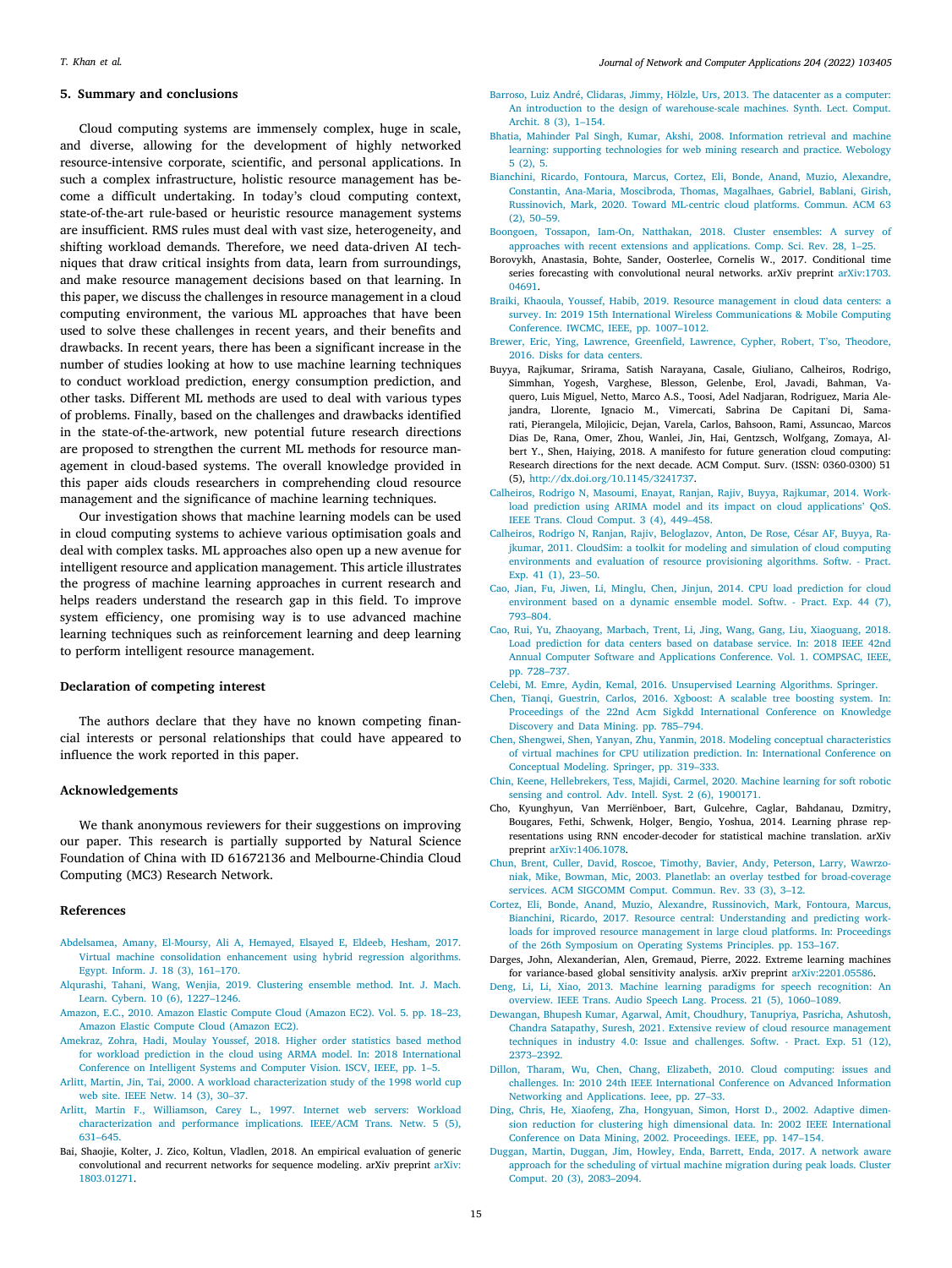#### *T. Khan et al.*

- <span id="page-15-22"></span>[Espadas, Javier, Molina, Arturo, Jiménez, Guillermo, Molina, Martín, Ramírez, Raúl,](http://refhub.elsevier.com/S1084-8045(22)00064-9/sb33) [Concha, David, 2013. A tenant-based resource allocation model for scaling software](http://refhub.elsevier.com/S1084-8045(22)00064-9/sb33)[as-a-service applications over cloud computing infrastructures. Future Gener.](http://refhub.elsevier.com/S1084-8045(22)00064-9/sb33) [Comput. Syst. 29 \(1\), 273–286.](http://refhub.elsevier.com/S1084-8045(22)00064-9/sb33)
- <span id="page-15-51"></span>[Feurer, Matthias, Hutter, Frank, 2019. Hyperparameter optimization. In: Automated](http://refhub.elsevier.com/S1084-8045(22)00064-9/sb34) [Machine Learning. Springer, Cham, pp. 3–33.](http://refhub.elsevier.com/S1084-8045(22)00064-9/sb34)
- <span id="page-15-13"></span>[Gao, J., 2014. Machine learning applications for data center optimization \(Google White](http://refhub.elsevier.com/S1084-8045(22)00064-9/sb35) [paper\).](http://refhub.elsevier.com/S1084-8045(22)00064-9/sb35)
- <span id="page-15-41"></span>[Garg, Saurabh Kumar, Toosi, Adel Nadjaran, Gopalaiyengar, Srinivasa K, Buyya, Rajku](http://refhub.elsevier.com/S1084-8045(22)00064-9/sb36)[mar, 2014. SLA-based virtual machine management for heterogeneous workloads](http://refhub.elsevier.com/S1084-8045(22)00064-9/sb36) [in a cloud datacenter. J. Netw. Comput. Appl. 45, 108–120.](http://refhub.elsevier.com/S1084-8045(22)00064-9/sb36)
- <span id="page-15-45"></span>[Genez, Thiago AL, Bittencourt, Luiz F, da Fonseca, Nelson LS, Madeira, Edmundo RM,](http://refhub.elsevier.com/S1084-8045(22)00064-9/sb37) [2015. Estimation of the available bandwidth in inter-cloud links for task scheduling](http://refhub.elsevier.com/S1084-8045(22)00064-9/sb37) [in hybrid clouds. IEEE Trans. Cloud Comput. 7 \(1\), 62–74.](http://refhub.elsevier.com/S1084-8045(22)00064-9/sb37)
- <span id="page-15-57"></span>[Ghosh, Joydeep, Acharya, Ayan, 2011. Cluster ensembles. Wiley Interdiscip. Rev. Data](http://refhub.elsevier.com/S1084-8045(22)00064-9/sb38) [Min. Knowl. Discov. 1 \(4\), 305–315.](http://refhub.elsevier.com/S1084-8045(22)00064-9/sb38)
- <span id="page-15-30"></span>[Goodfellow, Ian, Bengio, Yoshua, Courville, Aaron, Bengio, Yoshua, 2016. Deep](http://refhub.elsevier.com/S1084-8045(22)00064-9/sb39) [Learning. Vol. 1. No. 2. MIT press Cambridge.](http://refhub.elsevier.com/S1084-8045(22)00064-9/sb39)
- <span id="page-15-32"></span>[Guha, Sudipto, Rastogi, Rajeev, Shim, Kyuseok, 2000. ROCK: A robust clustering](http://refhub.elsevier.com/S1084-8045(22)00064-9/sb40) [algorithm for categorical attributes. Inf. Syst. 25 \(5\), 345–366.](http://refhub.elsevier.com/S1084-8045(22)00064-9/sb40)
- <span id="page-15-39"></span>[Haghshenas, Kawsar, Mohammadi, Siamak, 2020. Prediction-based underutilized and](http://refhub.elsevier.com/S1084-8045(22)00064-9/sb41) [destination host selection approaches for energy-efficient dynamic VM consolidation](http://refhub.elsevier.com/S1084-8045(22)00064-9/sb41) [in data centers. J. Supercomput. 1–18.](http://refhub.elsevier.com/S1084-8045(22)00064-9/sb41)
- <span id="page-15-20"></span>[Hamdaqa, Mohammad, Tahvildari, Ladan, 2012. Cloud computing uncovered: a](http://refhub.elsevier.com/S1084-8045(22)00064-9/sb42) [research landscape. In: Advances in Computers. Vol. 86. Elsevier, pp. 41–85.](http://refhub.elsevier.com/S1084-8045(22)00064-9/sb42)
- <span id="page-15-31"></span>[Hartigan, John A., Wong, Manchek A., 1979. AK-means clustering algorithm. J. R. Stat.](http://refhub.elsevier.com/S1084-8045(22)00064-9/sb43) [Soc. Ser. C. Appl. Stat. 28 \(1\), 100–108.](http://refhub.elsevier.com/S1084-8045(22)00064-9/sb43)
- <span id="page-15-29"></span>[Hastie, Trevor, Tibshirani, Robert, Friedman, Jerome, 2009. The Elements of Statistical](http://refhub.elsevier.com/S1084-8045(22)00064-9/sb44) [Learning: Data Mining, Inference, and Prediction. Springer Science & Business](http://refhub.elsevier.com/S1084-8045(22)00064-9/sb44) [Media.](http://refhub.elsevier.com/S1084-8045(22)00064-9/sb44)
- <span id="page-15-16"></span>[Helali, Leila, Omri, Mohamed Nazih, 2021. A survey of data center consolidation in](http://refhub.elsevier.com/S1084-8045(22)00064-9/sb45) [cloud computing systems. Comp. Sci. Rev. 39, 100366.](http://refhub.elsevier.com/S1084-8045(22)00064-9/sb45)
- <span id="page-15-48"></span>[Hewamalage, Hansika, Bergmeir, Christoph, Bandara, Kasun, 2021. Recurrent neural](http://refhub.elsevier.com/S1084-8045(22)00064-9/sb46) [networks for time series forecasting: Current status and future directions. Int. J.](http://refhub.elsevier.com/S1084-8045(22)00064-9/sb46) [Forecast. 37 \(1\), 388–427.](http://refhub.elsevier.com/S1084-8045(22)00064-9/sb46)
- <span id="page-15-52"></span>[Hochreiter, Sepp, Schmidhuber, Jürgen, 1997. Long short-term memory. Neural](http://refhub.elsevier.com/S1084-8045(22)00064-9/sb47) [Comput. 9 \(8\), 1735–1780.](http://refhub.elsevier.com/S1084-8045(22)00064-9/sb47)
- <span id="page-15-7"></span>[Ilager, Shashikant, Muralidhar, Rajeev, Buyya, Rajkumar, 2020. Artificial intelligence](http://refhub.elsevier.com/S1084-8045(22)00064-9/sb48) [\(AI\)-centric management of resources in modern distributed computing systems. In:](http://refhub.elsevier.com/S1084-8045(22)00064-9/sb48) [IEEE Cloud Summit.](http://refhub.elsevier.com/S1084-8045(22)00064-9/sb48)
- <span id="page-15-44"></span>Ilager, S., Ramamohanarao, K., Buyya, R., 2021. Thermal prediction for efficient energy management of clouds using machine learning. IEEE Trans. Parallel Distrib. Syst. 32 (5), 1044–1056. [http://dx.doi.org/10.1109/TPDS.2020.3040800.](http://dx.doi.org/10.1109/TPDS.2020.3040800)
- <span id="page-15-8"></span>[Injadat, MohammadNoor, Moubayed, Abdallah, Nassif, Ali Bou, Shami, Abdallah,](http://refhub.elsevier.com/S1084-8045(22)00064-9/sb50) [2021. Machine learning towards intelligent systems: applications, challenges, and](http://refhub.elsevier.com/S1084-8045(22)00064-9/sb50) [opportunities. Artif. Intell. Rev. 1–50.](http://refhub.elsevier.com/S1084-8045(22)00064-9/sb50)
- <span id="page-15-42"></span>[Iosup, Alexandru, Li, Hui, Jan, Mathieu, Anoep, Shanny, Dumitrescu, Catalin,](http://refhub.elsevier.com/S1084-8045(22)00064-9/sb51) [Wolters, Lex, Epema, Dick HJ, 2008. The grid workloads archive. Future Gener.](http://refhub.elsevier.com/S1084-8045(22)00064-9/sb51) [Comput. Syst. 24 \(7\), 672–686.](http://refhub.elsevier.com/S1084-8045(22)00064-9/sb51)
- <span id="page-15-40"></span>[Ismaeel, Salam, Miri, Ali, 2015. Using ELM techniques to predict data centre VM](http://refhub.elsevier.com/S1084-8045(22)00064-9/sb52) [requests. In: 2015 IEEE 2nd International Conference on Cyber Security and Cloud](http://refhub.elsevier.com/S1084-8045(22)00064-9/sb52) [Computing. IEEE, pp. 80–86.](http://refhub.elsevier.com/S1084-8045(22)00064-9/sb52)
- <span id="page-15-25"></span>[Jadeja, Yashpalsinh, Modi, Kirit, 2012. Cloud computing-concepts, architecture and](http://refhub.elsevier.com/S1084-8045(22)00064-9/sb53) [challenges. In: 2012 International Conference on Computing, Electronics and](http://refhub.elsevier.com/S1084-8045(22)00064-9/sb53) [Electrical Technologies. ICCEET, IEEE, pp. 877–880.](http://refhub.elsevier.com/S1084-8045(22)00064-9/sb53)
- <span id="page-15-56"></span>[Jain, Anil K., Murty, M. Narasimha, Flynn, Patrick J., 1999. Data clustering: a review.](http://refhub.elsevier.com/S1084-8045(22)00064-9/sb54) [ACM Comput. Surv. 31 \(3\), 264–323.](http://refhub.elsevier.com/S1084-8045(22)00064-9/sb54)
- <span id="page-15-27"></span>[Janai, Joel, Güney, Fatma, Behl, Aseem, Geiger, Andreas, et al., 2020. Computer vision](http://refhub.elsevier.com/S1084-8045(22)00064-9/sb55) [for autonomous vehicles: Problems, datasets and state of the art. Found. Trends](http://refhub.elsevier.com/S1084-8045(22)00064-9/sb55)<sup>®</sup> [Comput. Graph. Vis. 12 \(1–3\), 1–308.](http://refhub.elsevier.com/S1084-8045(22)00064-9/sb55)
- <span id="page-15-10"></span>[Jeff, D., 2018. ML for system, system for ML, keynote talk in workshop on ML for](http://refhub.elsevier.com/S1084-8045(22)00064-9/sb56) [systems, NIPS.](http://refhub.elsevier.com/S1084-8045(22)00064-9/sb56)
- <span id="page-15-15"></span>[Jennings, Brendan, Stadler, Rolf, 2015. Resource management in clouds: Survey and](http://refhub.elsevier.com/S1084-8045(22)00064-9/sb57) [research challenges. J. Netw. Syst. Manage. 23 \(3\), 567–619.](http://refhub.elsevier.com/S1084-8045(22)00064-9/sb57)
- <span id="page-15-26"></span>[Jordan, Michael I., Mitchell, Tom M., 2015. Machine learning: Trends, perspectives,](http://refhub.elsevier.com/S1084-8045(22)00064-9/sb58) [and prospects. Science 349 \(6245\), 255–260.](http://refhub.elsevier.com/S1084-8045(22)00064-9/sb58)
- <span id="page-15-24"></span>[Jula, Amin, Sundararajan, Elankovan, Othman, Zalinda, 2014. Cloud computing service](http://refhub.elsevier.com/S1084-8045(22)00064-9/sb59) [composition: A systematic literature review. Expert Syst. Appl. 41 \(8\), 3809–3824.](http://refhub.elsevier.com/S1084-8045(22)00064-9/sb59)
- <span id="page-15-53"></span>[Kadhim, Mustafa R., Tian, Wenhong, Khan, Tahseen, 2019. Rapid clustering with](http://refhub.elsevier.com/S1084-8045(22)00064-9/sb60) [semi-supervised ensemble density centers. In: 2019 16th International Computer](http://refhub.elsevier.com/S1084-8045(22)00064-9/sb60) [Conference on Wavelet Active Media Technology and Information Processing. IEEE,](http://refhub.elsevier.com/S1084-8045(22)00064-9/sb60) [pp. 230–235.](http://refhub.elsevier.com/S1084-8045(22)00064-9/sb60)
- <span id="page-15-54"></span>[Kansal, Aman, Zhao, Feng, Liu, Jie, Kothari, Nupur, Bhattacharya, Arka A, 2010.](http://refhub.elsevier.com/S1084-8045(22)00064-9/sb61) [Virtual machine power metering and provisioning. In: Proceedings of the 1st ACM](http://refhub.elsevier.com/S1084-8045(22)00064-9/sb61) [Symposium on Cloud Computing. pp. 39–50.](http://refhub.elsevier.com/S1084-8045(22)00064-9/sb61)
- <span id="page-15-6"></span>[Khan, Tahseen, Tian, Wenhong, Ilager, Shashikant, Buyya, Rajkumar, 2021. Workload](http://refhub.elsevier.com/S1084-8045(22)00064-9/sb62) [forecasting and energy state estimation in cloud data centers: ML-centric approach.](http://refhub.elsevier.com/S1084-8045(22)00064-9/sb62) [Future Gener. Comput. Syst..](http://refhub.elsevier.com/S1084-8045(22)00064-9/sb62)
- <span id="page-15-34"></span>[Khan, Tahseen, Tian, Wenhong, Ilager, Shashikant, Buyya, Rajkumar, 2022. Workload](http://refhub.elsevier.com/S1084-8045(22)00064-9/sb63) [forecasting and energy state estimation in cloud data centres: ML-centric approach.](http://refhub.elsevier.com/S1084-8045(22)00064-9/sb63) [Future Gener. Comput. Syst. 128, 320–332.](http://refhub.elsevier.com/S1084-8045(22)00064-9/sb63)
- <span id="page-15-33"></span>Kingma, Diederik P., Welling, Max, 2013. Auto-encoding variational bayes. arXiv preprint [arXiv:1312.6114.](http://arxiv.org/abs/1312.6114)
- <span id="page-15-35"></span>[Kober, Jens, Bagnell, J. Andrew, Peters, Jan, 2013. Reinforcement learning in robotics:](http://refhub.elsevier.com/S1084-8045(22)00064-9/sb65) [A survey. Int. J. Robot. Res. 32 \(11\), 1238–1274.](http://refhub.elsevier.com/S1084-8045(22)00064-9/sb65)
- <span id="page-15-55"></span>Koning, Sebastiaan, Greeven, Caspar, Postma, Eric, 2019. Reducing artificial neural network complexity: A case study on exoplanet detection. arXiv preprint [arXiv:](http://arxiv.org/abs/1902.10385) [1902.10385.](http://arxiv.org/abs/1902.10385)
- <span id="page-15-21"></span>[Krishnaveni, S., Sivamohan, S., Sridhar, S.S., Prabakaran, S., 2021. Efficient feature se](http://refhub.elsevier.com/S1084-8045(22)00064-9/sb67)[lection and classification through ensemble method for network intrusion detection](http://refhub.elsevier.com/S1084-8045(22)00064-9/sb67) [on cloud computing. Cluster Comput. 1–19.](http://refhub.elsevier.com/S1084-8045(22)00064-9/sb67)
- <span id="page-15-5"></span>[Kumar, Jitendra, Singh, Ashutosh Kumar, 2018. Workload prediction in cloud using](http://refhub.elsevier.com/S1084-8045(22)00064-9/sb68) [artificial neural network and adaptive differential evolution. Future Gener. Comput.](http://refhub.elsevier.com/S1084-8045(22)00064-9/sb68) [Syst. 81, 41–52.](http://refhub.elsevier.com/S1084-8045(22)00064-9/sb68)
- <span id="page-15-3"></span>[Kumar, Jitendra, Singh, Ashutosh Kumar, 2020. Cloud datacenter workload estimation](http://refhub.elsevier.com/S1084-8045(22)00064-9/sb69) [using error preventive time series forecasting models. Cluster Comput. 23 \(2\),](http://refhub.elsevier.com/S1084-8045(22)00064-9/sb69) [1363–1379.](http://refhub.elsevier.com/S1084-8045(22)00064-9/sb69)
- <span id="page-15-4"></span>[Kumar, Jitendra, Singh, Ashutosh Kumar, Buyya, Rajkumar, 2020a. Ensemble learn](http://refhub.elsevier.com/S1084-8045(22)00064-9/sb70)[ing based predictive framework for virtual machine resource request prediction.](http://refhub.elsevier.com/S1084-8045(22)00064-9/sb70) [Neurocomputing.](http://refhub.elsevier.com/S1084-8045(22)00064-9/sb70)
- <span id="page-15-0"></span>[Kumar, Jitendra, Singh, Ashutosh Kumar, Buyya, Rajkumar, 2020b. Self directed](http://refhub.elsevier.com/S1084-8045(22)00064-9/sb71) [learning based workload forecasting model for cloud resource management. Inform.](http://refhub.elsevier.com/S1084-8045(22)00064-9/sb71) [Sci. 543, 345–366.](http://refhub.elsevier.com/S1084-8045(22)00064-9/sb71)
- <span id="page-15-1"></span>[Kumar, Jitendra, Singh, Ashutosh Kumar, Buyya, Rajkumar, 2021. Self directed learning](http://refhub.elsevier.com/S1084-8045(22)00064-9/sb72) [based workload forecasting model for cloud resource management. Inform. Sci. 543,](http://refhub.elsevier.com/S1084-8045(22)00064-9/sb72) [345–366.](http://refhub.elsevier.com/S1084-8045(22)00064-9/sb72)
- <span id="page-15-49"></span>[Lai, Guokun, Chang, Wei-Cheng, Yang, Yiming, Liu, Hanxiao, 2018. Modeling long-and](http://refhub.elsevier.com/S1084-8045(22)00064-9/sb73) [short-term temporal patterns with deep neural networks. In: The 41st International](http://refhub.elsevier.com/S1084-8045(22)00064-9/sb73) [ACM SIGIR Conference on Research & Development in Information Retrieval. pp.](http://refhub.elsevier.com/S1084-8045(22)00064-9/sb73) [95–104.](http://refhub.elsevier.com/S1084-8045(22)00064-9/sb73)
- <span id="page-15-2"></span>[Li, Xin, Qian, Zhuzhong, Lu, Sanglu, Wu, Jie, 2013. Energy efficient virtual machine](http://refhub.elsevier.com/S1084-8045(22)00064-9/sb74) [placement algorithm with balanced and improved resource utilization in a data](http://refhub.elsevier.com/S1084-8045(22)00064-9/sb74) [center. Math. Comput. Modelling 58 \(5–6\), 1222–1235.](http://refhub.elsevier.com/S1084-8045(22)00064-9/sb74)
- <span id="page-15-47"></span>[Majeed, Abdul, 2019. Improving time complexity and accuracy of the machine learning](http://refhub.elsevier.com/S1084-8045(22)00064-9/sb75) [algorithms through selection of highly weighted top k features from complex](http://refhub.elsevier.com/S1084-8045(22)00064-9/sb75) [datasets. Ann. Data Sci. 6 \(4\), 599–621.](http://refhub.elsevier.com/S1084-8045(22)00064-9/sb75)
- <span id="page-15-14"></span>[Manvi, Sunilkumar S., Shyam, Gopal Krishna, 2014. Resource management for infras](http://refhub.elsevier.com/S1084-8045(22)00064-9/sb76)[tructure as a service \(IaaS\) in cloud computing: A survey. J. Netw. Comput. Appl.](http://refhub.elsevier.com/S1084-8045(22)00064-9/sb76) [41, 424–440.](http://refhub.elsevier.com/S1084-8045(22)00064-9/sb76)
- <span id="page-15-12"></span>[Mao, Hongzi, Alizadeh, Mohammad, Menache, Ishai, Kandula, Srikanth, 2016. Resource](http://refhub.elsevier.com/S1084-8045(22)00064-9/sb77) [management with deep reinforcement learning. In: Proceedings of the 15th ACM](http://refhub.elsevier.com/S1084-8045(22)00064-9/sb77) [Workshop on Hot Topics in Networks. pp. 50–56.](http://refhub.elsevier.com/S1084-8045(22)00064-9/sb77)
- <span id="page-15-9"></span>[Mao, Hongzi, Schwarzkopf, Malte, Venkatakrishnan, Shaileshh Bojja, Meng, Zili,](http://refhub.elsevier.com/S1084-8045(22)00064-9/sb78) [Alizadeh, Mohammad, 2019. Learning scheduling algorithms for data process](http://refhub.elsevier.com/S1084-8045(22)00064-9/sb78)[ing clusters. In: Proceedings of the ACM Special Interest Group on Data](http://refhub.elsevier.com/S1084-8045(22)00064-9/sb78) [Communication. pp. 270–288.](http://refhub.elsevier.com/S1084-8045(22)00064-9/sb78)
- <span id="page-15-19"></span>[Mell, Peter, 2011. The NIST definition of cloud computing. In N. I. O. S. A. Technology](http://refhub.elsevier.com/S1084-8045(22)00064-9/sb79) [\(Ed.\): U.S. Department of Commerce.](http://refhub.elsevier.com/S1084-8045(22)00064-9/sb79)
- <span id="page-15-38"></span>[Messias, Valter Rogério, Estrella, Julio Cezar, Ehlers, Ricardo, Santana, Marcos José,](http://refhub.elsevier.com/S1084-8045(22)00064-9/sb80) [Santana, Regina Carlucci, Reiff-Marganiec, Stephan, 2016. Combining time series](http://refhub.elsevier.com/S1084-8045(22)00064-9/sb80) [prediction models using genetic algorithm to autoscaling web applications hosted](http://refhub.elsevier.com/S1084-8045(22)00064-9/sb80) [in the cloud infrastructure. Neural Comput. Appl. 27 \(8\), 2383–2406.](http://refhub.elsevier.com/S1084-8045(22)00064-9/sb80)
- <span id="page-15-18"></span>[Mijuskovic, Adriana, Chiumento, Alessandro, Bemthuis, Rob, Aldea, Adina,](http://refhub.elsevier.com/S1084-8045(22)00064-9/sb81) [Havinga, Paul, 2021. Resource management techniques for cloud/fog and](http://refhub.elsevier.com/S1084-8045(22)00064-9/sb81) [edge computing: An evaluation framework and classification. Sensors 21 \(5\),](http://refhub.elsevier.com/S1084-8045(22)00064-9/sb81) [1832.](http://refhub.elsevier.com/S1084-8045(22)00064-9/sb81)
- <span id="page-15-17"></span>[Nayak, Sanjib Kumar, Panda, Sanjaya Kumar, Das, Satyabrata, 2021. Renewable energy](http://refhub.elsevier.com/S1084-8045(22)00064-9/sb82)[based resource management in cloud computing: a review. Adv. Distrib. Comput.](http://refhub.elsevier.com/S1084-8045(22)00064-9/sb82) [Mach. Learn. 45–56.](http://refhub.elsevier.com/S1084-8045(22)00064-9/sb82)
- <span id="page-15-46"></span>[Networking, Cisco Visual, 2016. Cisco global cloud index: Forecast and methodology,](http://refhub.elsevier.com/S1084-8045(22)00064-9/sb83) [2016–2021. White Paper. Cisco Public, San Jose.](http://refhub.elsevier.com/S1084-8045(22)00064-9/sb83)
- <span id="page-15-43"></span>[Nguyen, Trung Hieu, Di Francesco, Mario, Yla-Jaaski, Antti, 2017. Virtual machine](http://refhub.elsevier.com/S1084-8045(22)00064-9/sb84) [consolidation with multiple usage prediction for energy-efficient cloud data centers.](http://refhub.elsevier.com/S1084-8045(22)00064-9/sb84) [IEEE Trans. Serv. Comput..](http://refhub.elsevier.com/S1084-8045(22)00064-9/sb84)
- <span id="page-15-28"></span>[Olsson, Fredrik, 2009. A Literature Survey of Active Machine Learning in the Context](http://refhub.elsevier.com/S1084-8045(22)00064-9/sb85) [of Natural Language Processing. Swedish Institute of Computer Science.](http://refhub.elsevier.com/S1084-8045(22)00064-9/sb85)
- <span id="page-15-50"></span>[Oord, Aaron van den, Dieleman, Sander, Zen, Heiga, Simonyan, Karen, Vinyals, Oriol,](http://refhub.elsevier.com/S1084-8045(22)00064-9/sb86) [Graves, Alex, Kalchbrenner, Nal, Senior, Andrew, Kavukcuoglu, Koray, 2016.](http://refhub.elsevier.com/S1084-8045(22)00064-9/sb86) [Wavenet: A generative model for raw audio. In: The 9th ISCA Speech Synthesis](http://refhub.elsevier.com/S1084-8045(22)00064-9/sb86) [Workshop. ISCA, p. 125.](http://refhub.elsevier.com/S1084-8045(22)00064-9/sb86)
- <span id="page-15-37"></span>[Persico, Valerio, Grimaldi, Domenico, Pescape, Antonio, Salvi, Alessandro, Santini, Ste](http://refhub.elsevier.com/S1084-8045(22)00064-9/sb87)[fania, 2017. A fuzzy approach based on heterogeneous metrics for scaling out public](http://refhub.elsevier.com/S1084-8045(22)00064-9/sb87) [clouds. IEEE Trans. Parallel Distrib. Syst. 28 \(8\), 2117–2130.](http://refhub.elsevier.com/S1084-8045(22)00064-9/sb87)
- <span id="page-15-23"></span>[Piraghaj, Sareh Fotuhi, Dastjerdi, Amir Vahid, Calheiros, Rodrigo N, Buyya, Rajkumar,](http://refhub.elsevier.com/S1084-8045(22)00064-9/sb88) [2017. A survey and taxonomy of energy efficient resource management techniques](http://refhub.elsevier.com/S1084-8045(22)00064-9/sb88) [in platform as a service cloud. In: Handbook of Research on End-to-End Cloud](http://refhub.elsevier.com/S1084-8045(22)00064-9/sb88) [Computing Architecture Design. IGI Global, pp. 410–454.](http://refhub.elsevier.com/S1084-8045(22)00064-9/sb88)
- <span id="page-15-11"></span>Pop, Daniel, 2016. Machine learning and cloud computing: Survey of distributed and saas solutions. arXiv preprint [arXiv:1603.08767.](http://arxiv.org/abs/1603.08767)
- <span id="page-15-36"></span>[Reiss, Charles, Tumanov, Alexey, Ganger, Gregory R, Katz, Randy H, Kozuch, Michael A,](http://refhub.elsevier.com/S1084-8045(22)00064-9/sb90) [2012. Heterogeneity and dynamicity of clouds at scale: Google trace analysis. In:](http://refhub.elsevier.com/S1084-8045(22)00064-9/sb90) [Proceedings of the Third ACM Symposium on Cloud Computing. pp. 1–13.](http://refhub.elsevier.com/S1084-8045(22)00064-9/sb90)